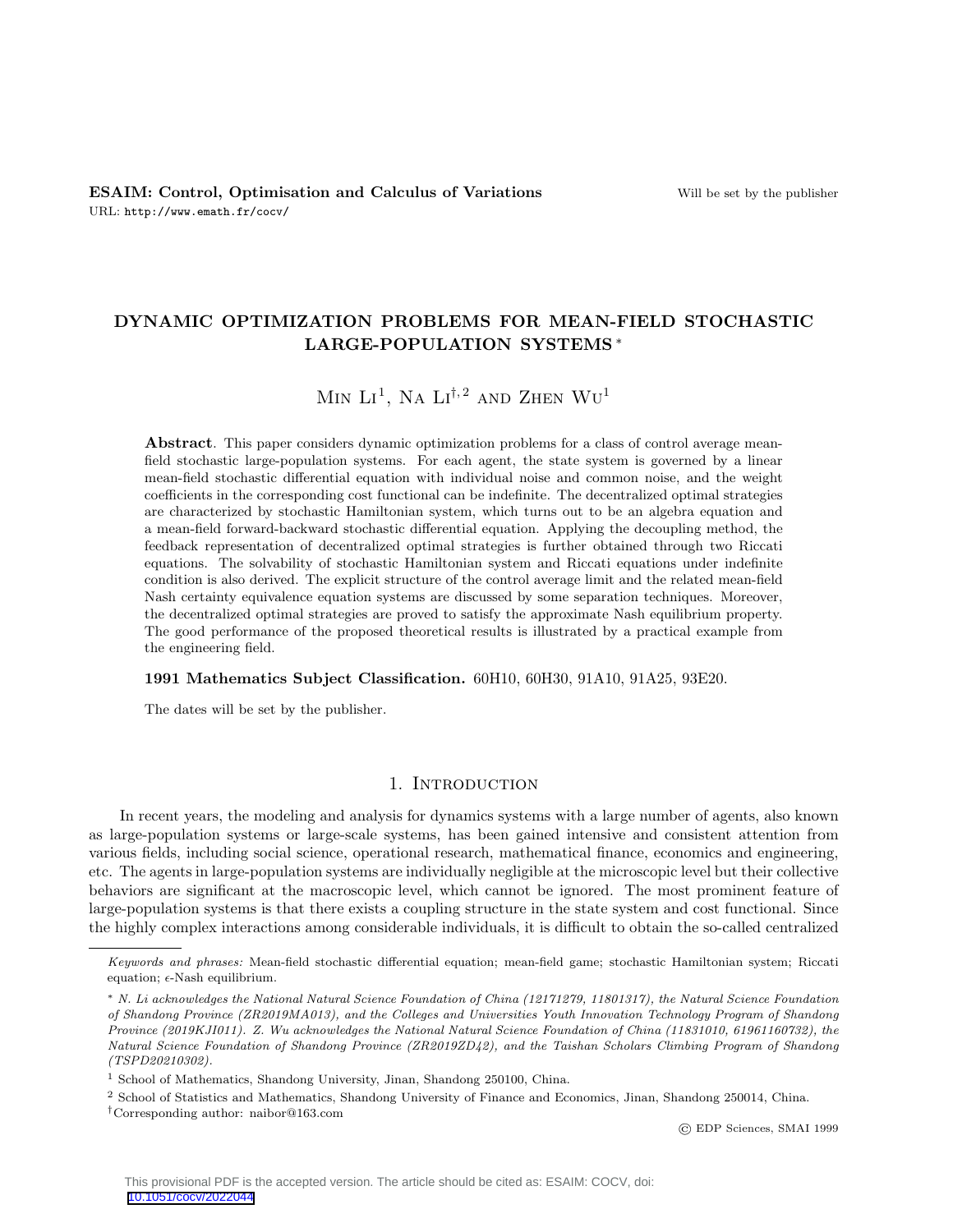### 2 TITLE WILL BE SET BY THE PUBLISHER

strategies which are built on the whole information of all agents as the agent number becomes large. By contrast, it is efficient and feasible to design the decentralized strategies based on local information only. The local information mentioned here is involved with own state of the given agent and some certain quantities. In such scenarios, one powerful tool is the mean-field game (MFG). Generally speaking, the main procedure of MFG can be boiled down to the following four steps: (i) To avoid the complex coupling information structure in large-population systems, the corresponding asymptotic behavior is analyzed when the agent number tends to infinity and the state average or control average limit process is introduced. At this time, the limit term can be regarded as a frozen term, which needs to be determined later; (ii) By replacing the state average or control average term with the frozen limit, homologous limiting control problems are introduced. Consequently, the given agent only depends on its own state and the frozen limit, which essentially formulates a class of stochastic LQ optimal control problems. The decentralized optimal strategies can be obtained by standard methods like stochastic maximum principle and dynamic programming principle; (iii) The frozen limit term needs to be determined by the Nash certainty equivalence (NCE) equation systems, which play a vital role in the MFG approach; (iv) The decentralized optimal strategies derived in the second step satisfy the  $\epsilon$ -Nash equilibrium property, which completes the whole procedure.

The MFG is currently one of the most active and fast developing research directions and there exist a lot of literature on this topic. In the early years, Lasry and Lions [1], Huang, Malhamé, and Caines [2] independently studied large-population problems and related MFGs from the perspective of mathematical and engineering. For further analysis of MFGs, the interested readers may refer to Guéant, Lasry, and Lions [3] for more details about their motivations and applications. Recently, there are some associated works following up [1] and [2]. For example, Huang, Malhamé, and Caines [4] proposed the state aggregation method and the NCE principle to construct decentralized optimal strategies. Huang and Wang [5] discussed stochastic large-population problems under the framework of partial information. Hu, Huang, and Li [6] considered a class of control constrained MFG problems. Huang [7], Hu, Huang, and Nie [8] studied mixed large-population problems where the majorminor structure was taken into consideration. For other aspects of MFGs, the readers are referred to Wang and Zhang [9], Huang and Li [10], Li, Li, and Wu [11], Li, Nie, and Wu [12] with diverse system dynamics, cost functionals and interaction mechanisms. Huang, Wang, and Wu [13] investigated a LQ MFG problem when the state system was governed by a backward stochastic differential equation (BSDE). Huang and Zhou [14] and Huang, Wang, and Yong [15] used the direct approach to study corresponding MFGs in the noncooperative game and cooperative game, respectively. Some comparisons between the fixed point approach and the direct approach were also given.

Another related but distinct concept is the mean-field type control. Different from the MFG, mean-field type control is associated with a special class of stochastic differential equations (SDEs), which are the so-called McKean-Vlasov or mean-field SDEs (MF-SDEs). Historically, such equations were used to describe the behavior of large particle systems in statistical physics. As its name suggests, MF-SDE means that the coefficients of equation do not only depend on the system state and control, but also on their expected values. The research on MF-SDEs can be traced back to 1950s, when Kac [16] first introduced it as a mathematical model for the Vlasov kinetic equation of plasma and then McKean [17] studied it continuously. Since then, many theoretical and application-oriented results have emerged which greatly promote the development of MF-SDEs theory, especially in the combination with optimal control and differential game, see for example, Buckdahn, Djehiche, and Li [18], Li [19], Yong [20], Buckdahn, Li, and Ma [21], Graber [22], Li and Wu [23]. In addition, the readers may refer to Buckdahn, Djehiche, Li, and Peng [24], Buckdahn, Li, and Peng [25] and Li, Sun, and Xiong [26] for the relevant progress in MF-BSDEs.

To clarify the relationship between MFG and mean-field type control, it is necessary to make some comparisons. Just as literature mentioned before, these two problems are quite different in methods used and equilibriums obtained. The MFG is facilitated to address with large-population problems. In order to derive decentralized optimal strategies, the state average or control average should be treated as a frozen term. However, in the mean-field type control, the state and control expectation are underlying terms in the state system and cost functional, which can vary with respect to admissible controls. Furthermore, it will be proved later that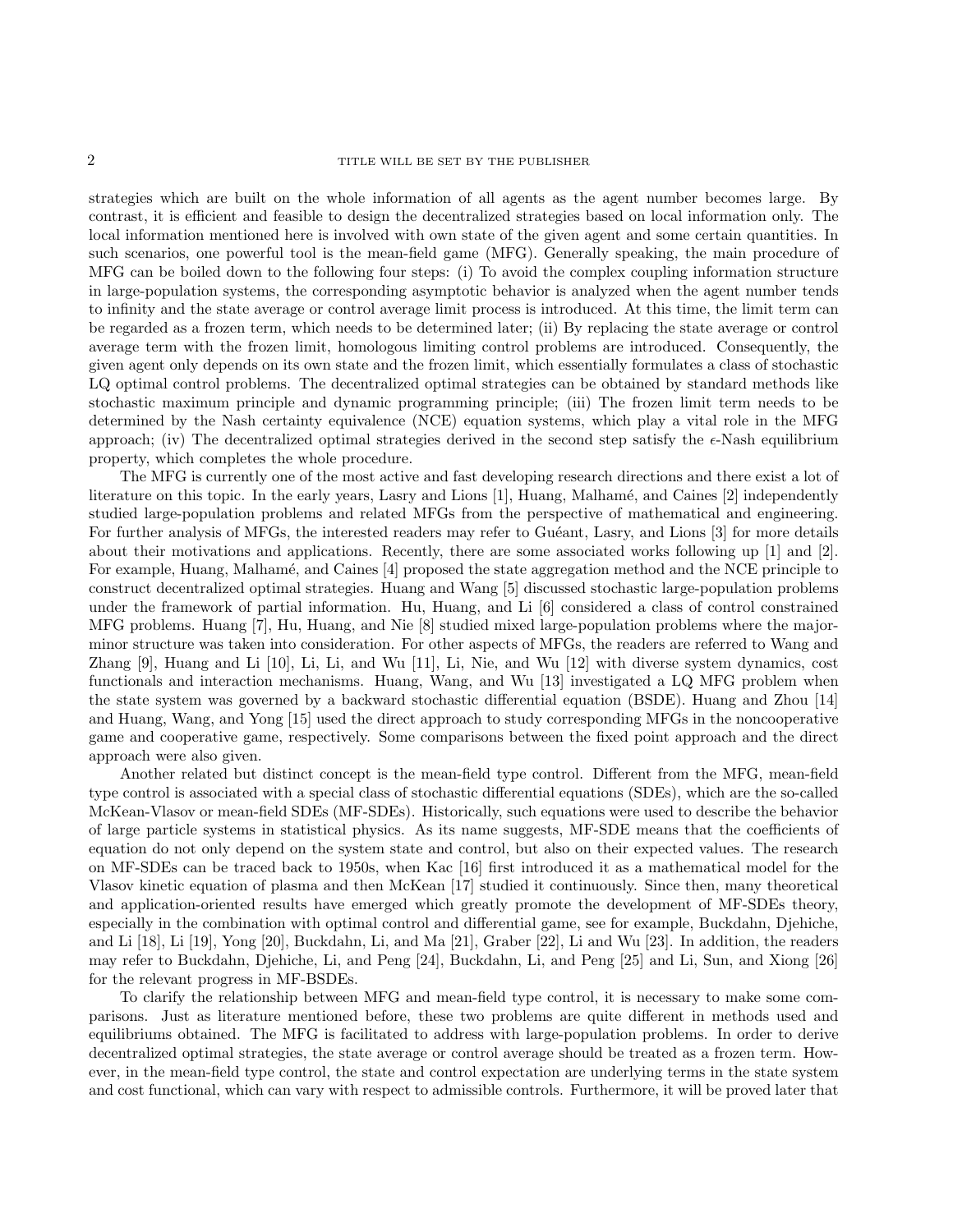the decentralized optimal strategies satisfy the  $\epsilon$ -Nash equilibrium property while the counterpart in mean-field type control results in a franchise equilibrium, which can refer to Carmona and Delarue [28] for more details.

To guarantee the well-posedness of problems, all mentioned LQ MFGs and mean-field type control problems assume standard positive definite condition. Different from the deterministic LQ problem, the state and control weight coefficients in the cost functional of stochastic LQ setting are allowed to be indefinite. The interesting and surprising phenomenon quickly attracted widespread attention. Chen, Li, and Zhou [29] used the Riccati equation to study a kind of indefinite stochastic LQ problems earlier. Since then, the solvability of Riccati equation has always been the core difficulty in the study of indefinite problems, see for example Qian and Zhou [30] and Huang and Yu [31]. A new method called equivalent cost functional was proposed by Yu [32] to study an indefinite stochastic LQ problem with random coefficients. Li, Li, and Yu [33] advanced the relaxed compensator to solve indefinite mean-field LQ stochastic optimal control problems directly. The above studies have enriched the development of indefinite stochastic LQ control problems. However, to our best acknowledge, there exists little work related to indefinite MFG problems.

This paper first studies indefinite large-population problems for a class of mean-filed stochastic systems, where considerable agents are coupled via the control average. Here, each agent is not only affected by its own noise but also disturbed by the common noise, which describes some exogenous factors that are identical to all agents. Moreover, the weight coefficients for state and control in the cost functional can be indefinite. In fact, the co-existence of mean-field term and control average structure in our large-population problems results in a highly complex coupled one, which is difficult to decouple. To add insult to injury, the weight matrices of the cost functional in our setting are allowed to be indefinite. For these reasons, we need to develop new methods to solve our problems.

With the help of the MFG approach, the decentralized strategies for the control average mean-field stochastic large-population problem are derived. Firstly, we introduce a limiting problem, which is an indefinite LQ optimal control problem for a stochastic mean-field system with nonhomogeneous terms. Secondly, the decentralized optimal strategies can be characterized by corresponding stochastic Hamiltonian system, which consists of an algebra equation and a mean-field forward-backward stochastic differential equation (MF-FBSDE). By the decoupling method, the feedback representation of decentralized optimal strategies is further obtained through two Riccati equations. The solvability of stochastic Hamiltonian system and Riccati equations under indefinite condition is also derived. Thirdly, the explicit structure of the control average limit and the corresponding mean-field NCE equation systems are obtained by some separation techniques. Moreover, the decentralized optimal strategies are verified to satisfy the  $\epsilon$ -Nash equilibrium property. For illustration, one example stemming from the engineering field is further discussed.

In most existing literature, the dynamic optimization of a large-population system is always formulated by the state average dynamics system and cost functional without mean-field terms. Besides, the positive definite assumption is compulsory. However, considerable realistic situations (e.g., performance evaluation and decisionmaking problem of some financial models, cooperative control problem of the unmanned aerial vehicles) suggest that the problem to be studied should be formulated in a general control average mean-field setup, where the weight coefficients in the cost functional can be indefinite. Motivated by these observations, a new class of control average large-population problems for mean-field stochastic systems without positive definite condition are considered in this paper. By introducing a relaxed compensator, the existence and uniqueness of solutions to MF-FBSDE and Riccati equations under indefinite condition are discussed, thus the decentralized optimal strategies are designed in the feedback representation form. Distinguished from the conventional state average large-population setup, some *separation techniques* are proposed to determine the explicit structure of the frozen control average limit and the corresponding mean-field NCE equation systems.

The rest of this paper is organized as follows. Section 2 gives some basic notations and preliminaries, the large-population problem of mean-field type is also formulated. Section 3 studies the corresponding limiting control problem and establishes the characterization of decentralized optimal strategies by stochastic Hamiltonian system and Riccati equations under indefinite condition. The structure of the control average limit and the corresponding mean-field NCE equation systems are also discussed. Section 4 proves the  $\epsilon$ -Nash equilibrium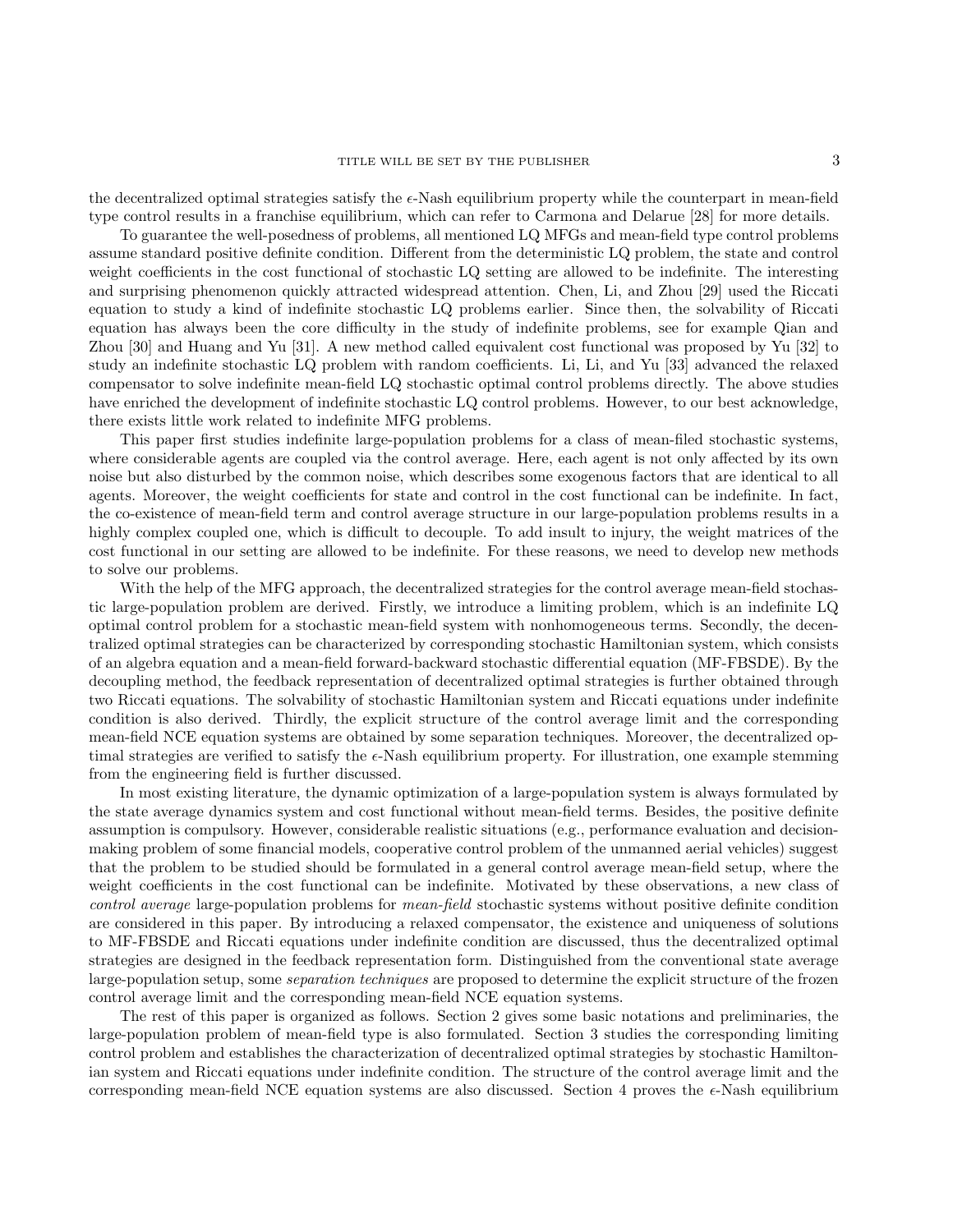property. In Section 5, one case is discussed for the illustrating example. The decentralized optimal strategies are solved explicitly. Section 6 concludes this work.

## 2. Preliminaries and Problem Formulation

We consider a large-population system with N individual agents  $\{\mathcal{A}_i\}_{1\leq i\leq N}$ . For a fixed time  $T > 0$ , let  $(\Omega, \mathcal{F}, \mathbb{P}, \mathbb{F})$  be a complete filtered probability space on which a standard  $(d + N)$ -dimensional Brownian motion  $\{W_t^0, W_t^i, 1 \le i \le N\}$  is defined and the filtration  $\mathbb{F} = \{\mathcal{F}_t, 0 \le t \le T\}$  is assumed to be a nature one of  $W^0, W^i, 1 \leq i \leq N$  augmented by all P-null sets N. Here,  $W^0$  signifies the common noise which is identical to all agents. For  $1 \leq i \leq N$ , W<sup>i</sup> denotes the noise only for the *i*th agent which varies from person to person. For brief statement in the following sections, we define  $\mathcal{F}_t^0 = \sigma\{W_s^0, 0 \le s \le t\} \vee \mathcal{N}, \ \mathcal{F}_t^{W^i} = \sigma\{W_s^i, 0 \le s \le t\} \vee \mathcal{N},$  $\mathcal{F}_t^i = \sigma \left\{ W_s^0, W_s^i, 0 \le s \le t \right\} \vee \mathcal{N}, \mathbb{F}^0 = \left\{ \mathcal{F}_t^0, 0 \le t \le T \right\} \text{ and } \mathbb{F}^i = \left\{ \mathcal{F}_t^i, 0 \le t \le T \right\}.$ 

For *n*-dimensional Euclidean space  $\mathbb{R}^n$  with usual norm  $|\cdot|$ , let  $\langle \cdot, \cdot \rangle$  be the inner product.  $\top$  appearing in superscript represents the transpose of a matrix or vector.  $S^d$  stands for the set of all  $d \times d$  symmetric matrices and  $S_+^d$  denotes the semi-positive matrices of  $S^d$ . I denotes the identity matrix with appropriate dimension. The following spaces will be used throughout the paper.

- $\mathcal{L}_{\mathbb{F}}^2(0,T;\mathbb{R}^n) = \{f : [0,T] \times \Omega \to \mathbb{R}^n \mid f(\cdot) \text{ is an } \mathbb{F}\text{-adapted process satisfying } \mathbb{E}[\sup_{0 \leq t \leq T} |f(t)|^2] < \infty\}.$
- $L^2_{\mathbb{F}}(0,T;\mathbb{R}^n) = \{f : [0,T] \times \Omega \to \mathbb{R}^n \mid f(\cdot) \text{ is an } \mathbb{F}\text{-adapted process satisfying } \mathbb{E} \int_0^T |f(t)|^2 dt < \infty \}.$
- $L^2(0,T;\mathbb{R}^n) = \{f : [0,T] \to \mathbb{R}^n \mid f(\cdot) \text{ is a deterministic Lebesgue measurable function satisfying }$  $\int_0^T |f(t)|^2 dt < \infty$ .
- $L^{\infty}(0,T;\mathbb{R}^n) = \{f : [0,T] \to \mathbb{R}^n \mid f(\cdot) \text{ is an uniformly bounded deterministic function}\}.$
- $L^{\infty}_{\mathcal{F}_T}(\Omega;\mathbb{R}^n) = \{\xi : \Omega \to \mathbb{R}^n \mid \xi \text{ is an } \mathcal{F}_T\text{-adapted, uniformly bounded random variable}\}.$
- $C([0,T];\mathbb{R}^n) = \{f: [0,T] \to \mathbb{R}^n \mid f(\cdot) \text{ is a continuous function}\}.$

We consider a mean-field stochastic large-population system with N individual agents  $\{\mathcal{A}_i\}_{1\leq i\leq N}$ . The state dynamics of  $A_i$  is governed by the following MF-SDE

$$
\begin{cases} dx_t^i = \left\{ A_t x_t^i + \widetilde{A}_t \mathbb{E}[x_t^i] + B_t u_t^i + \widetilde{B}_t \mathbb{E}[u_t^i] + \frac{1}{N-1} \sum_{j=1, j \neq i}^N \bar{B}_t u_t^j \right\} dt \\qquad \qquad + \left\{ \widetilde{C}_t \mathbb{E}[x_t^i] + \widetilde{D}_t \mathbb{E}[u_t^i] + \sigma_t \right\} dW_t^i + \sigma_t^0 dW_t^0, \\ x_0^i = a, \end{cases} \tag{2.1}
$$

where  $a \in \mathbb{R}^n$  is the initial state,  $x^i$  and  $u^i$  are the state process and control process, respectively. For any  $t \in$  $[0,T], A_t, \widetilde{A}_t, \widetilde{C}_t \in L^{\infty}(0,T;\mathbb{R}^{n\times n}), B_t, \widetilde{B}_t, \bar{B}_t, \widetilde{D}_t \in L^{\infty}(0,T;\mathbb{R}^{n\times k}), \sigma_t \in L^{\infty}(0,T;\mathbb{R}^n), \sigma_t^0 \in L^{\infty}(0,T;\mathbb{R}^{n\times d}).$ With such coefficients, MF-SDE (2.1) admits a unique solution  $x^i \in \mathcal{L}_{\mathbb{F}}^2(0,T;\mathbb{R}^n)$  for any control process  $u^i$ . Moreover,  $\frac{1}{N-1} \sum_{j=1, j \neq i}^{N} \bar{B}.u^j$  denotes the control average term.

Now, we specify the strategy set of the large-population system.  $u^i$  is called the centralized strategy if  $u^i \in \mathcal{U}_i^c$ , where  $\mathcal{U}_i^c = \{u^i \mid u^i \in L^2_{\mathbb{F}}(0,T;\mathbb{R}^k)\}\$ . Moreover, we define the decentralized strategy  $u^i$  as  $u^i \in \mathcal{U}_i^d$ , where  $\mathcal{U}_i^d = \{u^i \mid u^i \in L^2_{\mathbb{F}^i}(0,T;\mathbb{R}^k)\}\.$  Let  $u = (u^1,\ldots,u^N)$  be the strategy set of all N agents,  $u^{-i} =$  $(u^1, \ldots, u^{i-1}, u^{i+1}, \ldots, u^N)$  be the strategy set except the *i*th agent.

Then the cost functional of  $A_i$  is subject to

$$
\mathcal{J}^{i}(u^{i}_{\cdot}, u^{-i})
$$
\n
$$
= \mathbb{E}\Big\{\int_{0}^{T}\Big[\langle Q_{t}x_{t}^{i}, x_{t}^{i}\rangle + \langle\widetilde{Q}_{t}\mathbb{E}[x_{t}^{i}], \mathbb{E}[x_{t}^{i}]\rangle + 2\langle S_{t}u_{t}^{i}, x_{t}^{i}\rangle + 2\langle\widetilde{S}_{t}\mathbb{E}[u_{t}^{i}], \mathbb{E}[x_{t}^{i}]\rangle + \langle R_{t}u_{t}^{i}, u_{t}^{i}\rangle + \langle\widetilde{R}_{t}\mathbb{E}[u_{t}^{i}], \mathbb{E}[u_{t}^{i}]\rangle + 2\langle q_{t}, x_{t}^{i}\rangle + 2\langle\widetilde{q}_{t}, \mathbb{E}[x_{t}^{i}]\rangle + 2\langle\rho_{t}, u_{t}^{i}\rangle + 2\langle\widetilde{\rho}_{t}, \mathbb{E}[u_{t}^{i}]\rangle\Big]dt + \langle Gx_{T}^{i}, x_{T}^{i}\rangle + \langle\widetilde{G}\mathbb{E}[x_{T}^{i}], \mathbb{E}[x_{T}^{i}]\rangle + 2\langle q, x_{T}^{i}\rangle + 2\langle\widetilde{q}, \mathbb{E}[x_{T}^{i}]\rangle\Big\},\tag{2.2}
$$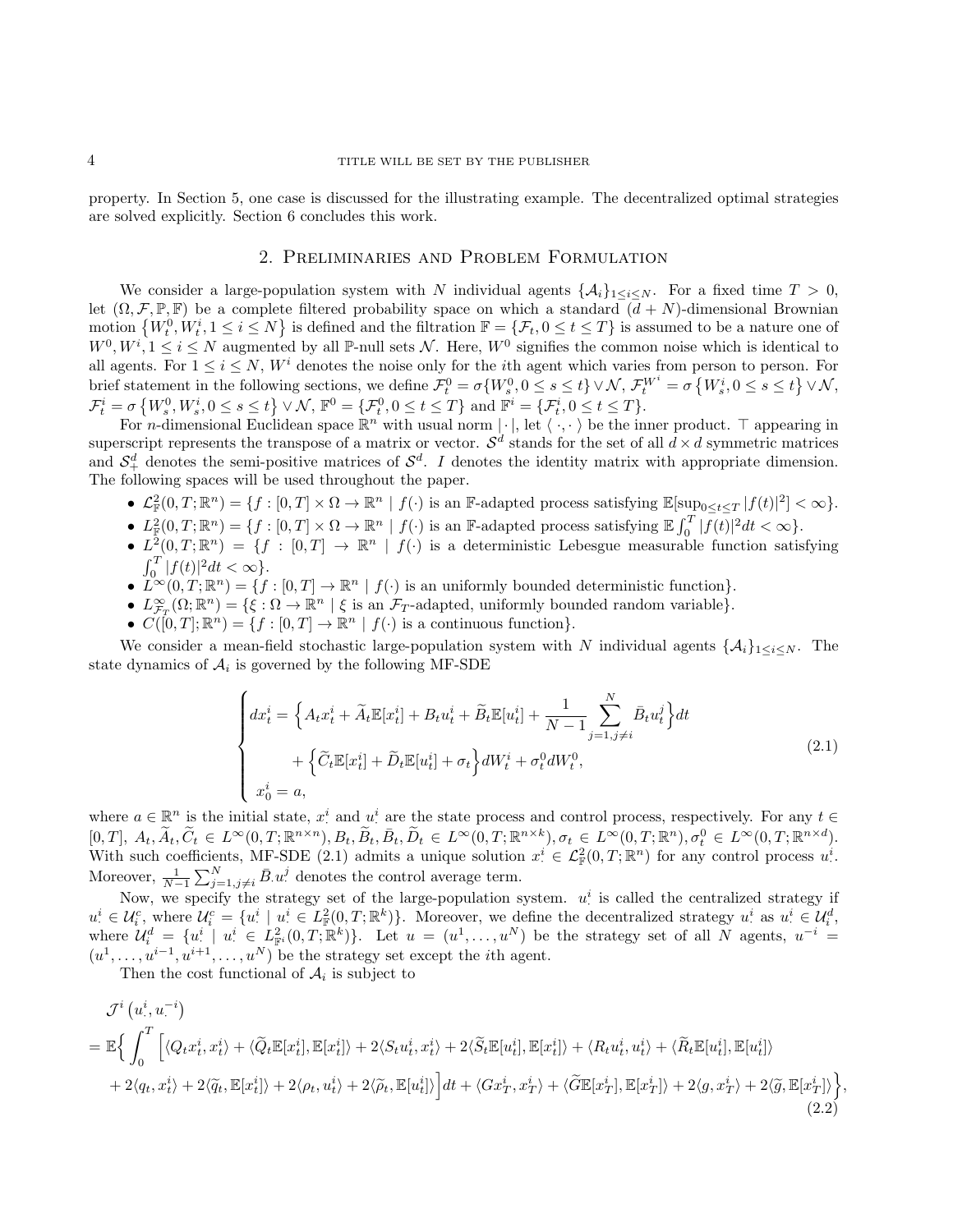where  $Q_t, \widetilde{Q}_t \in L^{\infty}(0,T; \mathcal{S}^n), S_t, \widetilde{S}_t \in L^{\infty}(0,T; \mathbb{R}^{k \times n}), R_t, \widetilde{R}_t \in L^{\infty}(0,T; \mathcal{S}^k), q_t, \widetilde{q}_t \in L^{\infty}(0,T; \mathbb{R}^n), \rho_t, \widetilde{\rho}_t \in L^{\infty}(0,T; \mathbb{R}^n), \sigma_t, \widetilde{\rho}_t \in L^{\infty}(0,T; \mathbb{R}^n)$  $L^{\infty}(0,T;\mathbb{R}^k), G, \widetilde{G} \in \mathcal{S}^n, g, \widetilde{g} \in \mathbb{R}^n$ , for any  $t \in [0,T]$ . It is obvious that for given initial  $a \in \mathbb{R}^n$  and any control process  $u^i$ , cost functional  $(2.2)$  is well-defined.

**Remark 2.1.** The *motivations* for studying control average mean-field large-population problem come from the following. In various financial and engineering problems, the mean-field large-population problem has been extensively studied for two reasons. On one hand, MF-SDE can be used to describe the particle systems at the microscopic level, which has important value in some applications. On the other hand, the given agent hopes that the optimal state process and/or control process could be not too sensitive with the possible variation of the random events. To achieve this, one may keep the variances  $\text{var}[x^i]$  and  $\text{var}[u^i]$  small. Therefore, it is natural to include  $\text{var}[x]$  and  $\text{var}[u]$  in the cost functional. Note that  $\text{var}[x] = \mathbb{E}[|x^i|^2] - (\mathbb{E}[x])^2$  and  $var[u^i] = \mathbb{E}[|u^i|^2] - (\mathbb{E}[u^i])^2$ , then the problem consists of  $(2.1)$  and  $(2.2)$  is actually a mean-field large-population problem. Another motivation is that in some decision-making problems, the input or control of given agent will have immediate and transient impact on the state of oneself and others, thus the control average term arises.

Now, we formulate dynamic optimization problems for mean-field large-population (MFL) systems. **Problem (MFL).** For  $1 \leq i \leq N$ , find a strategy set  $\bar{u} = (\bar{u}^1, \ldots, \bar{u}^N)$  such that

$$
\mathcal{J}^{i}\left(\bar{u}^{i}_{\cdot},\bar{u}^{-i}_{\cdot}\right)=\inf_{u^{i}_{\cdot}\in\mathcal{U}^{c}_{i}}\mathcal{J}^{i}\left(u^{i}_{\cdot},\bar{u}^{-i}_{\cdot}\right),
$$

where  $\bar{u}^{-i} = (\bar{u}^1, \ldots, \bar{u}^{i-1}, \bar{u}^{i+1}, \ldots, \bar{u}^N)$ .

In particular, the control strategy  $\bar{u}$  is the so-called Nash equilibrium for Problem (MFL). For the sake of comparison, we also present the definition of the  $\epsilon$ -Nash equilibrium, which will be applied in the later section, for more details one can refer to Carmona and Delarue [28], Brezis [34].

**Definition 2.1.** For  $1 \le i \le N$ ,  $\bar{u}^i \in \mathcal{U}_i^c$ , the strategy set  $\bar{u} = (\bar{u}^1, \ldots, \bar{u}^N)$  is called an  $\epsilon$ -Nash equilibrium with respect to costs  $\mathcal{J}^i$ , if there exists an  $\epsilon = \epsilon(N)$ ,  $\lim_{N \to \infty} \epsilon(N) = 0$ , such that

$$
\mathcal{J}^{i}\left(\bar{u}^{i}_{\cdot},\bar{u}^{-i}_{\cdot}\right)\leq \mathcal{J}^{i}\left(u^{i}_{\cdot},\bar{u}^{-i}_{\cdot}\right)+\epsilon,
$$

where any alternative strategy  $u^i \in \mathcal{U}_i^c$  is applied by  $\mathcal{A}_i$ .

Obviously, if  $\epsilon = 0$  in the above definition, we see that it reduces to the exact Nash equilibrium.

#### 3. Mean-Field Nash Certainty Equivalence Equation Systems

Due to the highly complex interactions among peers, it is not implementable and efficient for the given agent to collect global information of all other ones in the framework of noncooperative games. Consequently, the centralized strategies based on global information are intractable to realize. Another alternative choice is to determine an approximate equilibrium depending on local information, which is known as the decentralized strategies. In this section, we will study the limiting problem, which is an indefinite LQ optimal control problem for a stochastic mean-field system with nonhomogeneous terms. By introducing a relaxed compensator, we first prove the solvability of stochastic Hamiltonian system and Riccati equations under indefinite condition. Then the decentralized optimal strategies are designed in the feedback form. The explicit structure of the control average limit and the corresponding mean-field NCE equation systems are also obtained by some separation techniques.

As the agent number N tends to infinity, we denote that  $\frac{1}{N-1} \sum_{j=1,j\neq i}^{N} \bar{B} u^j$  is approximated by m.. Some subtle analysis for m, will be given latter. Then the limiting state of  $\mathcal{A}_i$  is controlled by

$$
\begin{cases}\ndx_t^i = \left\{ A_t x_t^i + \widetilde{A}_t \mathbb{E}[x_t^i] + B_t u_t^i + \widetilde{B}_t \mathbb{E}[u_t^i] + m_t \right\} dt \\
+ \left\{ \widetilde{C}_t \mathbb{E}[x_t^i] + \widetilde{D}_t \mathbb{E}[u_t^i] + \sigma_t \right\} dW_t^i + \sigma_t^0 dW_t^0, \\
x_0^i = a.\n\end{cases} \tag{3.1}
$$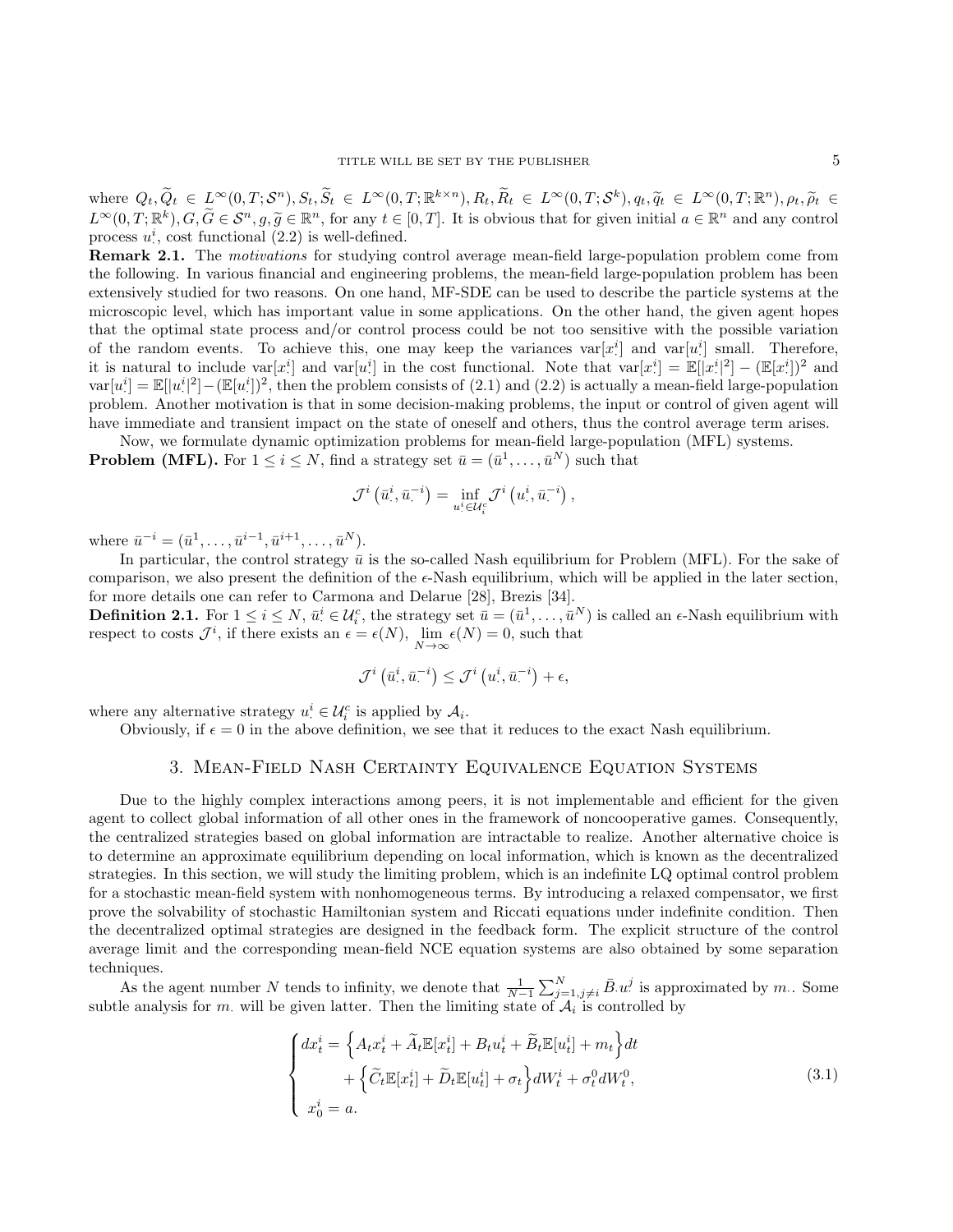The limiting cost functional becomes

$$
J^{i}(u_{\cdot}^{i})
$$
\n
$$
= \mathbb{E}\Big\{\int_{0}^{T}\Big[\langle Q_{t}x_{t}^{i},x_{t}^{i}\rangle + \langle\widetilde{Q}_{t}\mathbb{E}[x_{t}^{i}],\mathbb{E}[x_{t}^{i}]\rangle + 2\langle S_{t}u_{t}^{i},x_{t}^{i}\rangle + 2\langle\widetilde{S}_{t}\mathbb{E}[u_{t}^{i}],\mathbb{E}[x_{t}^{i}]\rangle + \langle R_{t}u_{t}^{i},u_{t}^{i}\rangle + \langle\widetilde{R}_{t}\mathbb{E}[u_{t}^{i}],\mathbb{E}[u_{t}^{i}]\rangle + 2\langle q_{t},x_{t}^{i}\rangle + 2\langle\widetilde{q}_{t},\mathbb{E}[x_{t}^{i}]\rangle + 2\langle \rho_{t},u_{t}^{i}\rangle + 2\langle\widetilde{\rho}_{t},\mathbb{E}[u_{t}^{i}]\rangle\Big]dt + \langle Gx_{T}^{i},x_{T}^{i}\rangle + \langle\widetilde{G}\mathbb{E}[x_{T}^{i}],\mathbb{E}[x_{T}^{i}]\rangle + 2\langle q,x_{T}^{i}\rangle + 2\langle\widetilde{q},\mathbb{E}[x_{T}^{i}]\rangle\Big\}\Big\}
$$
\n(3.2)

**Remark 3.1.** One should pay attention to distinguishing these two symbols:  $\mathcal{J}^i(u^i, u^{-i})$  and  $J^i(u^i)$ . Here, we write  $\mathcal{J}^i(u^i, u^{-i})$  to emphasize the dependence of all agents due to the coupling structure in state equation. By contrast,  $J^i(u)$  is only involved with the *i*<sup>th</sup> agent and *m*.

Now, the limiting mean-field large-population problem (LMFL) can be introduced as follows. **Problem (LMFL).** For  $1 \leq i \leq N$ , find  $\bar{u}^i \in \mathcal{U}^d_i$  such that

$$
J^{i}\left(\bar{u}^{i}\right)=\inf_{u^{i}\in\mathcal{U}_{i}^{d}}J^{i}\left(u^{i}\right).
$$

For  $1 \leq i \leq N$ , if the infimum of  $J^i(u_i^i)$  over admissible controls is finite, Problem (LMFL) is called wellposed. Then  $\bar{u}^i$  (if exists) is called the decentralized strategy and  $\bar{x}^i$  is called the corresponding decentralized optimal state trajectory with respect to  $\bar{u}^i$ . Moreover,  $(\bar{x}^i, \bar{u}^i)$  is called the decentralized optimal pair for Problem (LMFL).

For more in-depth reveal the essence of problem, we give another version of (3.1) and (3.2) similar to Yong [20]. To ease the presentation, we introduce the following notations:

$$
\widehat{\varphi} = \varphi + \widetilde{\varphi}, \text{ with } \varphi = A., B., Q., S., R., G, q., \rho., g,
$$

and

$$
\boldsymbol{Q}_t = \begin{pmatrix} Q_t & \boldsymbol{0} \\ \boldsymbol{0} & \widehat{Q}_t \end{pmatrix}, \ \ \boldsymbol{S}_t = \begin{pmatrix} S_t & \boldsymbol{0} \\ \boldsymbol{0} & \widehat{S}_t \end{pmatrix}, \ \ \boldsymbol{R}_t = \begin{pmatrix} R_t & \boldsymbol{0} \\ \boldsymbol{0} & \widehat{R}_t \end{pmatrix}, \ \ \boldsymbol{G} = \begin{pmatrix} G & \boldsymbol{0} \\ \boldsymbol{0} & \widehat{G} \end{pmatrix}, \ \ \boldsymbol{q}_t = \begin{pmatrix} q_t \\ \widehat{q}_t \end{pmatrix}, \ \ \boldsymbol{\rho}_t = \begin{pmatrix} \rho_t \\ \widehat{\rho}_t \end{pmatrix}, \ \ \boldsymbol{g} = \begin{pmatrix} g \\ \widehat{g} \end{pmatrix}, \ \ \boldsymbol{x}_t^i = \begin{pmatrix} x_t^i - \mathbb{E}[x_t^i] \\ \mathbb{E}[x_t^i] \end{pmatrix}, \ \ \boldsymbol{u}_t^i = \begin{pmatrix} u_t^i - \mathbb{E}[u_t^i] \\ \mathbb{E}[u_t^i] \end{pmatrix},
$$
 where  $\boldsymbol{0}$  denotes zero matrices with appropriate dimensions.

After taking expectation on the both side of (3.1), we can obtain

$$
\begin{cases} d\mathbb{E}[x_t^i] = \left\{\widehat{A}_t \mathbb{E}[x_t^i] + \widehat{B}_t \mathbb{E}[u_t^i] + \mathbb{E}[m_t]\right\} dt, \\ \mathbb{E}[x_0^i] = a, \end{cases}
$$
\n(3.3)

.

then the difference between  $(3.1)$  and  $(3.3)$  reads

$$
\begin{cases} d(x_t^i - \mathbb{E}[x_t^i]) = \left\{ A_t(x_t^i - \mathbb{E}[x_t^i]) + B_t(u_t^i - \mathbb{E}[u_t^i]) + m_t - \mathbb{E}[m_t] \right\} dt \\ \qquad + \left\{ \widetilde{C}_t \mathbb{E}[x_t^i] + \widetilde{D}_t \mathbb{E}[u_t^i] + \sigma_t \right\} dW_t^i + \sigma_t^0 dW_t^0, \\ x_0^i - \mathbb{E}[x_0^i] = 0. \end{cases} \tag{3.4}
$$

With these notations, the cost functional (3.2) can be rewritten as

$$
J^{i}\left(u^{i}\right) = \mathbb{E}\Big\{\int_{0}^{T}\Big[\langle\boldsymbol{Q}_{t}\boldsymbol{x}_{t}^{i},\boldsymbol{x}_{t}^{i}\rangle+2\langle\boldsymbol{S}_{t}\boldsymbol{u}_{t}^{i},\boldsymbol{x}_{t}^{i}\rangle+\langle\boldsymbol{R}_{t}\boldsymbol{u}_{t}^{i},\boldsymbol{u}_{t}^{i}\rangle+2\langle\boldsymbol{q}_{t},\boldsymbol{x}_{t}^{i}\rangle+2\langle\boldsymbol{\rho}_{t},\boldsymbol{u}_{t}^{i}\rangle\Big]dt+\langle\boldsymbol{G}\boldsymbol{x}_{T}^{i},\boldsymbol{x}_{T}^{i}\rangle+2\langle\boldsymbol{g},\boldsymbol{x}_{T}^{i}\rangle\Big\}.\tag{3.5}
$$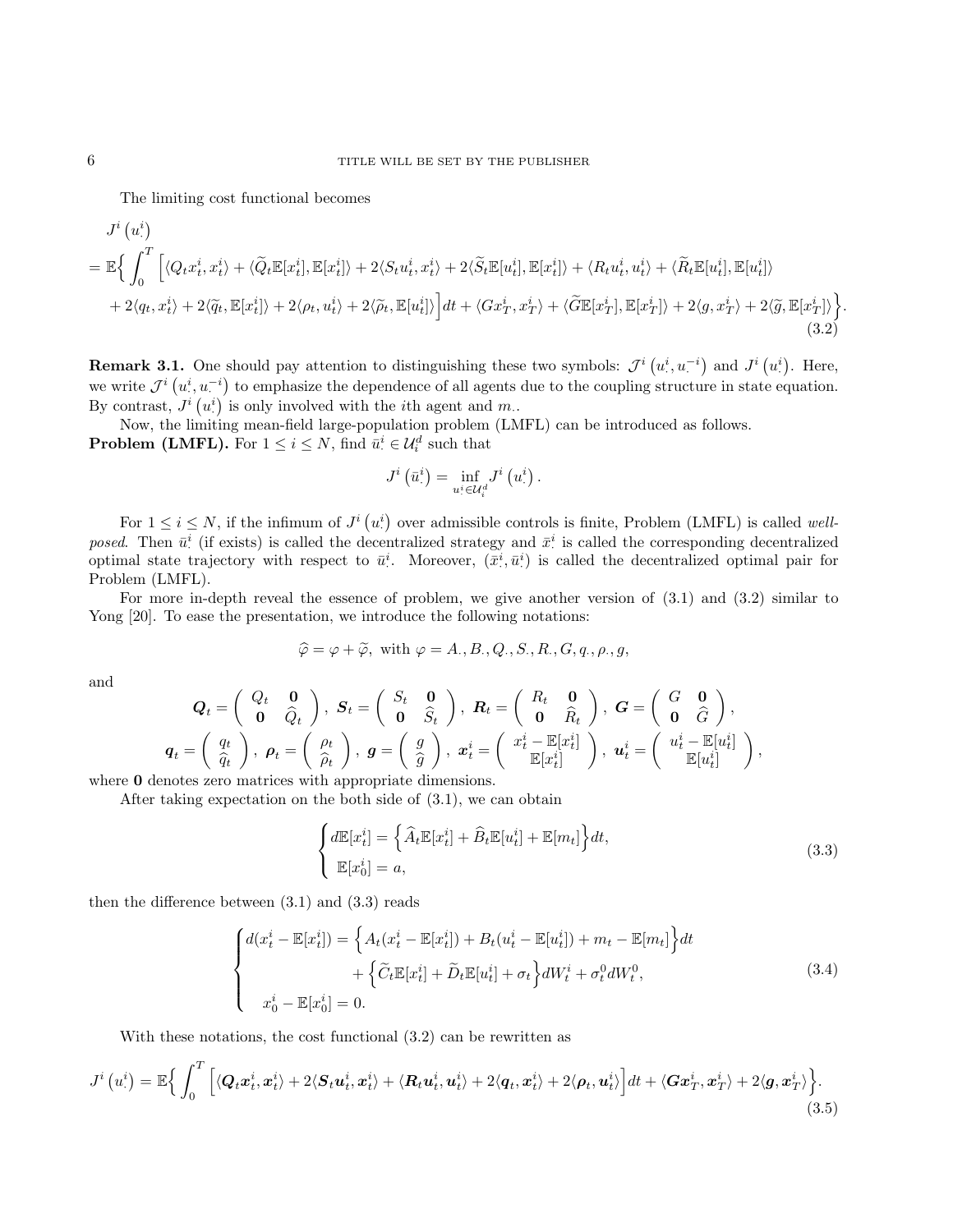Now, we introduce the following positive definite (PD) assumption: Assumption (PD).

$$
\begin{pmatrix} \mathbf{Q}_t & \mathbf{S}_t \\ \mathbf{S}_t^\top & \mathbf{R}_t \end{pmatrix}
$$
,  $\mathbf{R}_t \ge \delta I$ ,  $\mathbf{G} \ge 0$ , for some  $\delta > 0$  and any  $t \in [0, T]$ .

If Assumption (PD) holds, it is easy to verify that Problem (LMFL) is well-posed. Inspired by the results in Li, Li, and Yu [33], we are interested in studying Problem (LMFL) under indefinite condition in this paper. It should be emphasized that the relaxed compensator plays a key role in this process.

To start with, we define space

$$
\Upsilon[0,T] = \{F. \mid F_t = F_0 + \int_0^t f_s ds, \ t \in [0,T], \ f \in L^\infty(0,T; \mathcal{S}^n), \text{ where } F \text{ does not depend on } x^i \text{ and } u^i.\}.
$$

For any given  $(H_., K.) \in \Upsilon[0,T] \times \Upsilon[0,T]$ , we let

$$
\mathbf{Q}_{t}^{H,K} = \begin{pmatrix} Q_{t}^{H,K} & \mathbf{0} \\ \mathbf{0} & \widehat{Q}_{t}^{H,K} \end{pmatrix}, \ \mathbf{S}_{t}^{H,K} = \begin{pmatrix} S_{t}^{H,K} & \mathbf{0} \\ \mathbf{0} & \widehat{S}_{t}^{H,K} \end{pmatrix}, \ \mathbf{R}_{t}^{H,K} = \begin{pmatrix} R_{t}^{H,K} & \mathbf{0} \\ \mathbf{0} & \widehat{R}_{t}^{H,K} \end{pmatrix},
$$

$$
\mathbf{G}^{H,K} = \begin{pmatrix} G^{H,K} & \mathbf{0} \\ \mathbf{0} & \widehat{G}^{H,K} \end{pmatrix}, \ \mathbf{q}_{t}^{H,K} = \begin{pmatrix} q_{t}^{H,K} \\ \widehat{q}_{t}^{H,K} \end{pmatrix}, \ \mathbf{p}_{t}^{H,K} = \begin{pmatrix} \rho_{t}^{H,K} \\ \widehat{\rho}_{t}^{H,K} \end{pmatrix}, \ \mathbf{g}^{H,K} = \begin{pmatrix} g^{H,K} \\ \widehat{g}^{H,K} \end{pmatrix},
$$

where

$$
Q_t^{H,K} = \dot{H}_t + H_t A_t + A_t^\top H_t + Q_t, \quad \hat{Q}_t^{H,K} = \dot{K}_t + K_t \hat{A}_t + \hat{A}_t^\top K_t + \tilde{C}_t^\top H_t \tilde{C}_t + \hat{Q}_t,
$$
  
\n
$$
S_t^{H,K} = S_t + H_t B_t, \quad \hat{S}_t^{H,K} = \hat{S}_t + K_t \hat{B}_t + \tilde{C}_t^\top H_t \tilde{D}_t, \quad R_t^{H,K} = R_t, \quad \hat{R}_t^{H,K} = \hat{R}_t + \tilde{D}_t^\top H_t \tilde{D}_t,
$$
  
\n
$$
q_t^{H,K} = q_t + H_t (m_t - \mathbb{E}[m_t]), \quad \hat{q}_t^{H,K} = \hat{q}_t + \tilde{C}_t^\top H_t \sigma_t + K_t \mathbb{E}[m_t], \quad \rho_t^{H,K} = \rho_t,
$$
  
\n
$$
\hat{\rho}_t^{H,K} = \hat{\rho}_t + \tilde{D}_t^\top H_t \sigma_t, \quad G^{H,K} = G - H_T, \quad \hat{G}^{H,K} = \hat{G} - K_T, \quad g^{H,K} = g, \quad \hat{g}^{H,K} = \hat{g}.
$$

Then we introduce

$$
J^{i,H,K}(u^i) = \mathbb{E}\Big\{\int_0^T \Big[\langle \mathbf{Q}_t^{H,K}\mathbf{x}_t^i, \mathbf{x}_t^i \rangle + 2\langle \mathbf{S}_t^{H,K}\mathbf{u}_t^i, \mathbf{x}_t^i \rangle + \langle \mathbf{R}_t^{H,K}\mathbf{u}_t^i, \mathbf{u}_t^i \rangle + 2\langle \mathbf{q}_t^{H,K}, \mathbf{x}_t^i \rangle + 2\langle \mathbf{p}_t^{H,K}, \mathbf{u}_t^i \rangle \Big] dt \Big\} + \langle \mathbf{G}^{H,K}\mathbf{x}_T^i, \mathbf{x}_T^i \rangle + 2\langle \mathbf{g}^{H,K}, \mathbf{x}_T^i \rangle \Big\}.
$$
\n(3.6)

For further study, we introduce an auxiliary problem with H and K, denoted by Problem  $(LMFL)^{H,K}$ . **Problem (LMFL)**<sup>*H*,*K*</sup>. For  $1 \leq i \leq N$ , find  $\bar{u}^i \in \mathcal{U}_i^d$  such that

$$
J^{i,H,K}\left(\bar{u}^i\right) = \inf_{u^i \in \mathcal{U}^d_i} J^{i,H,K}\left(u^i\right).
$$

We notice that  $J^i(u^i)$  and  $J^{i,H,K}(u^i)$  are equivalent in the following lemma. **Lemma 3.1.** For any given quantity  $m \in L^2_{\mathbb{F}^0}(0,T;\mathbb{R}^n)$  and any  $u^i \in \mathcal{U}^d_i$ , let  $(H_1,K_1) \in \Upsilon[0,T] \times \Upsilon[0,T]$ , then

$$
J^{i}(u_{\cdot}^{i}) = J^{i,H,K}(u_{\cdot}^{i}) + \langle K_{0}a, a \rangle + \int_{0}^{T} [\langle H_{t}\sigma_{t}, \sigma_{t} \rangle + \langle H_{t}\sigma_{t}^{0}, \sigma_{t}^{0} \rangle]dt.
$$

**Proof.** Applying Itô's formula to  $\langle H.(x^i - \mathbb{E}[x^i]), x^i - \mathbb{E}[x^i] \rangle$  and  $\langle K.\mathbb{E}[x^i], \mathbb{E}[x^i] \rangle$ , and then taking integral and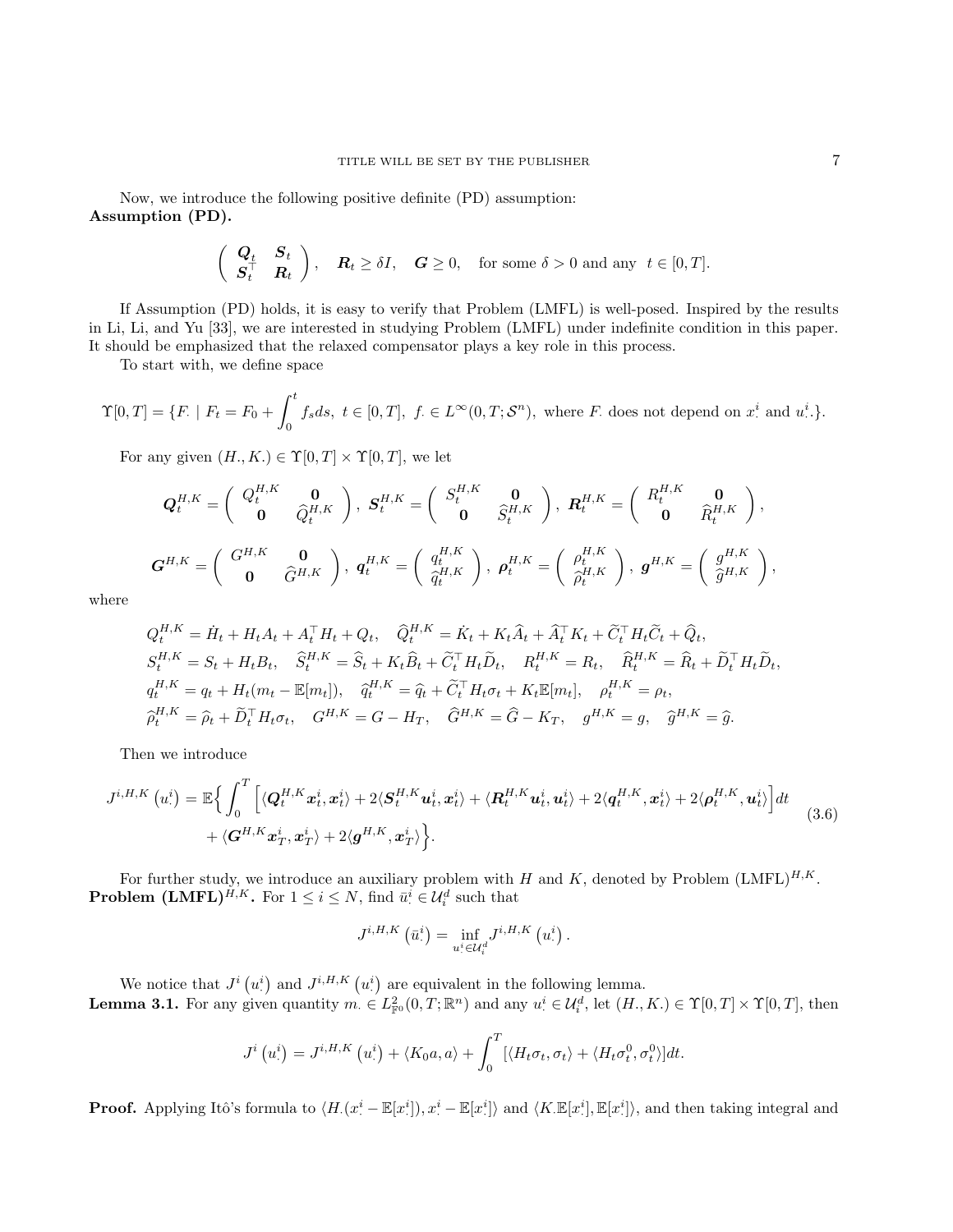expectation on the both side, we have

$$
\mathbb{E}[\langle H_T(x_T^i - \mathbb{E}[x_T^i]), x_T^i - \mathbb{E}[x_T^i] \rangle] + \mathbb{E}[\langle K_T \mathbb{E}[x_T^i], \mathbb{E}[x_T^i] \rangle] - \langle K_0 a, a \rangle - \int_0^T [\langle H_t \sigma_t, \sigma_t \rangle + \langle H_t \sigma_t^0, \sigma_t^0 \rangle] dt
$$
  
\n
$$
= \mathbb{E} \int_0^T [\langle (\dot{H}_t + H_t A_t + A_t^\top H_t)(x_t^i - \mathbb{E}[x_t^i]), x_t^i - \mathbb{E}[x_t^i] \rangle + \langle (\dot{K}_t + K_t \hat{A}_t + \hat{A}_t^\top K_t + \tilde{C}_t^\top H_t \tilde{C}_t) \mathbb{E}[x_t^i], \mathbb{E}[x_t^i] \rangle
$$
  
\n
$$
+ 2 \langle H_t B_t(u_t^i - \mathbb{E}[u_t^i]), x_t^i - \mathbb{E}[x_t^i] \rangle + 2 \langle (K_t \hat{B}_t + \tilde{C}_t^\top H_t \tilde{D}_t) \mathbb{E}[u_t^i], \mathbb{E}[x_t^i] \rangle + \langle \tilde{D}_t^\top H_t \tilde{D}_t \mathbb{E}[u_t^i], \mathbb{E}[u_t^i] \rangle
$$
  
\n
$$
+ 2 \langle H_t(m_t - \mathbb{E}[m_t]), x_t^i - \mathbb{E}[x_t^i] \rangle + 2 \langle (\tilde{C}_t^\top H_t \sigma_t + K_t \mathbb{E}[m_t]), \mathbb{E}[x_t^i] \rangle + 2 \langle \tilde{D}_t^\top H_t \sigma_t, \mathbb{E}[u_t^i] \rangle] dt,
$$

where  $H_{\cdot}$ ,  $\sigma_{\cdot}$  and  $\sigma_{\cdot}^{0}$  are deterministic functions.

Combining the above relationship with (3.5) and (3.6), we can obtain the desired result.  $\mathbf{Definition \ 3.1.} \text{ If there exists a pair of functions } (H., K.) \in \Upsilon[0,T] \times \Upsilon[0,T] \text{ such that } (\boldsymbol{Q}^{H,K}_{\cdot}, \boldsymbol{S}^{H,K}_{\cdot}, \boldsymbol{R}^{H,K}_{\cdot}, \boldsymbol{G}^{H,K})$ satisfies Assumption (PD), then  $(H, K)$  is called a relaxed compensator of Problem (LMFL).

It is clear that if there exists a corresponding relaxed compensator, Problem (LMFL) is well-posed. Next, we provide the open-loop decentralized optimal strategies of Problem (LMFL) under indefinite condition. **Theorem 3.1.** For any given quantity  $m \in L^2_{\mathbb{F}^0}(0,T;\mathbb{R}^n)$ , if there exists a relaxed compensator  $(H,K) \in$  $\Upsilon[0,T] \times \Upsilon[0,T]$ , then the following stochastic Hamiltonian system, which consists of an algebra equation and a MF-FBSDE

$$
\begin{cases}\n0 = R_t \bar{u}_t^i + \tilde{R}_t \mathbb{E}[\bar{u}_t^i] + B_t^\top \bar{y}_t^i + \tilde{B}_t^\top \mathbb{E}[\bar{y}_t^i] + \tilde{D}_t^\top \mathbb{E}[\bar{z}_t^i] \\
+ S_t^\top \bar{x}_t^i + \tilde{S}_t^\top \mathbb{E}[\bar{x}_t^i] + \hat{\rho}_t, \\
d\bar{x}_t^i = \left\{ A_t \bar{x}_t^i + \tilde{A}_t \mathbb{E}[\bar{x}_t^i] + B_t \bar{u}_t^i + \tilde{B}_t \mathbb{E}[\bar{u}_t^i] + m_t \right\} dt \\
+ \left\{ \tilde{C}_t \mathbb{E}[\bar{x}_t^i] + \tilde{D}_t \mathbb{E}[\bar{u}_t^i] + \sigma_t \right\} dW_t^i + \sigma_t^0 dW_t^0, \\
d\bar{y}_t^i = - \left\{ A_t^\top \bar{y}_t^i + \tilde{A}_t^\top \mathbb{E}[\bar{y}_t^i] + \tilde{C}_t^\top \mathbb{E}[\bar{z}_t^i] + Q_t \bar{x}_t^i + \tilde{Q}_t \mathbb{E}[\bar{x}_t^i] \\
+ S_t \bar{u}_t^i + \tilde{S}_t \mathbb{E}[\bar{u}_t^i] + \hat{q}_t \right\} dt + \bar{z}_t^i dW_t^i + \bar{z}_t^0 dW_t^0, \\
\bar{x}_0^i = a, \ \bar{y}_T^i = G \bar{x}_T^i + \tilde{G} \mathbb{E}[\bar{x}_T^i] + \hat{g},\n\end{cases}
$$
\n(3.7)

admits a unique solution  $(\bar{x}^i, \bar{u}^i, \bar{y}^i, \bar{z}^i, \bar{z}^0) \in \mathcal{L}_{\mathbb{F}^i}^2(0,T;\mathbb{R}^n) \times \mathcal{U}_i^d \times L_{\mathbb{F}^i}^2(0,T;\mathbb{R}^n) \times L_{\mathbb{F}^i}^2(0,T;\mathbb{R}^n) \times L_{\mathbb{F}^i}^2(0,T;\mathbb{R}^n)$ Moreover,  $(\bar{x}^i, \bar{u}^i)$  is the unique decentralized optimal pair of Problem (LMFL).

**Proof.** If  $(H_., K.) \in \Upsilon[0,T] \times \Upsilon[0,T]$  is a relaxed compensator, then  $(\mathbf{Q}_{.}^{H,K}, \mathbf{S}_{.}^{H,K}, \mathbf{R}_{.}^{H,K}, \mathbf{G}^{H,K})$  satisfies Assumption (PD). Then by Theorem 3.4 in [27], we can prove the following stochastic Hamiltonian system

$$
\begin{cases}\n0 = R_t^{H,K} \bar{u}_t^{i,H,K} + (\hat{R}_t^{H,K} - R_t^{H,K}) \mathbb{E}[\bar{u}_t^{i,H,K}] + B_t^{\top} \bar{y}_t^{i,H,K} + \tilde{B}_t^{\top} \mathbb{E}[\bar{y}_t^{i,H,K}] \\
+ \tilde{D}_t^{\top} \mathbb{E}[\bar{z}_t^{i,H,K}] + (S_t^{H,K})^{\top} \bar{x}_t^{i,H,K} + (\hat{S}_t^{H,K} - S_t^{H,K})^{\top} \mathbb{E}[\bar{x}_t^{i,H,K}] + \hat{\rho}_t^{H,K}, \\
d\bar{x}_t^{i,H,K} = \left\{ A_t \bar{x}_t^{i,H,K} + \tilde{A}_t \mathbb{E}[\bar{x}_t^{i,H,K}] + B_t \bar{u}_t^{i,H,K} + \tilde{B}_t \mathbb{E}[\bar{u}_t^{i,H,K}] + m_t \right\} dt \\
+ \left\{ \tilde{C}_t \mathbb{E}[\bar{x}_t^{i,H,K}] + \tilde{D}_t \mathbb{E}[\bar{u}_t^{i,H,K}] + \sigma_t \right\} dW_t^i + \sigma_t^0 dW_t^0, \\
d\bar{y}_t^{i,H,K} = - \left\{ A_t^{\top} \bar{y}_t^{i,H,K} + \tilde{A}_t^{\top} \mathbb{E}[\bar{y}_t^{i,H,K}] + \tilde{C}_t^{\top} \mathbb{E}[\bar{z}_t^{i,H,K}] + Q_t^{H,K} \bar{x}_t^{i,H,K} \\
+ (\hat{Q}_t^{H,K} - Q_t^{H,K}) \mathbb{E}[\bar{x}_t^{i,H,K}] + S_t^{H,K} \bar{u}_t^{i,H,K} + (\hat{S}_t^{H,K} - S_t^{H,K}) \mathbb{E}[\bar{u}_t^{i,H,K}] \\
+ q_t^{H,K} + \mathbb{E}[\hat{q}_t^{H,K} - q_t^{H,K}] \right\} dt + \bar{z}_t^{i,H,K} dW_t^i + \bar{z}_t^{0,H,K} dW_t^0, \\
\bar{x}_0^{i,H,K} = a, \ \bar{y}_T^{i,H,K} = G^{H,K} \bar{x}_T^{i,H,K} + (\hat{G}^{H,K} - G^{H,K}) \mathbb{E}[\bar{x}_T^{i,H,K}] + \hat{g}^{H,K},\n\end{cases} \tag{3.8}
$$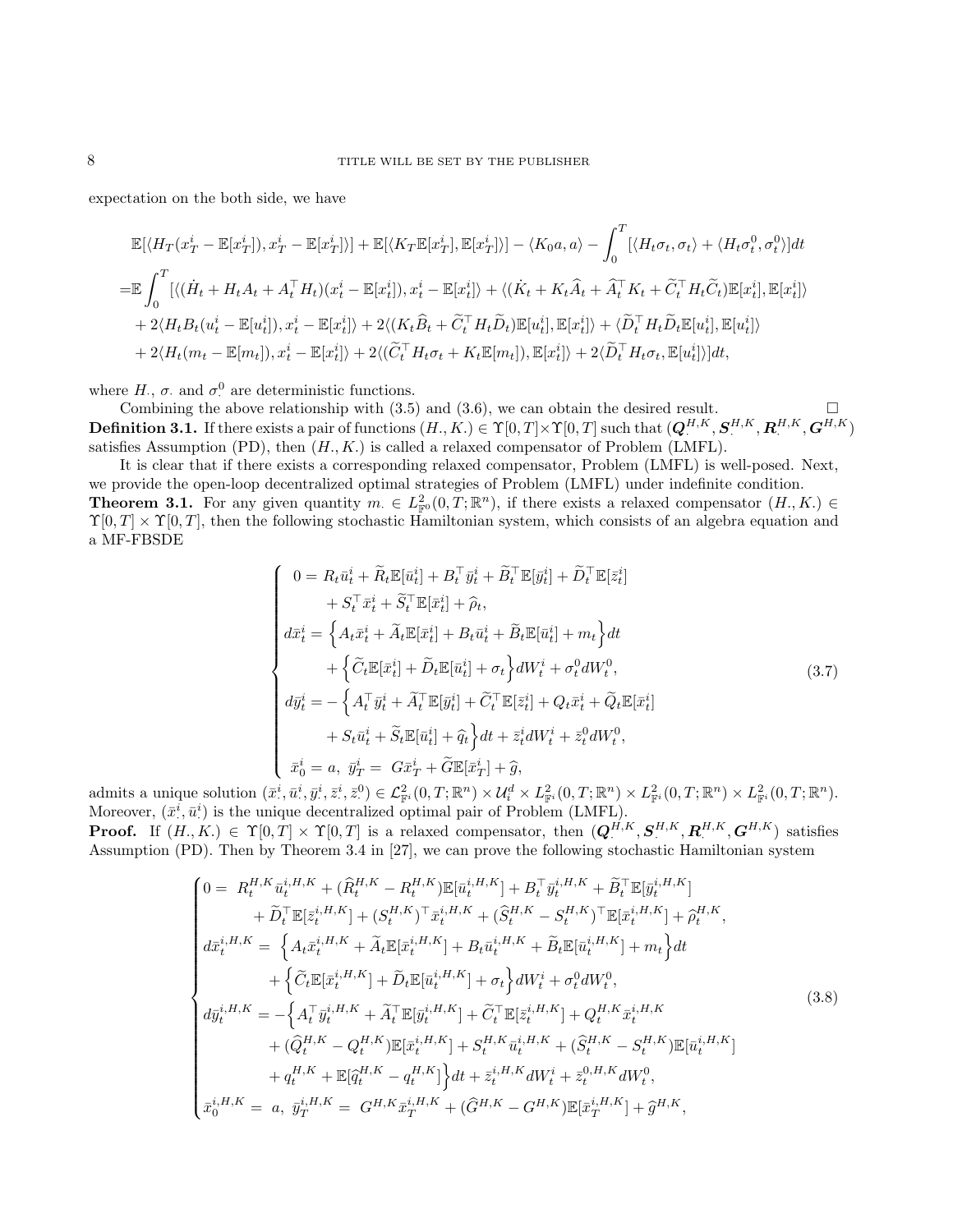$\text{linked to Problem } (\text{LMFL})^{H,K} \text{ admits a unique solution } (\bar{x}^{i,H,K}, \bar{u}^{i,H,K}, \bar{y}^{i,H,K}, \bar{z}^{i,H,K}, \bar{z}^{0,H,K}) \in \mathcal{L}_{\mathbb{P}^i}^2(0,T;\mathbb{R}^n) \times$  $\mathcal{U}^d_i\times L^2_{\mathbb{F}^i}(0,T;\mathbb{R}^n)\times L^2_{\mathbb{F}^i}(0,T;\mathbb{R}^n)\times L^2_{\mathbb{F}^i}(0,T;\mathbb{R}^n).$  Moreover,  $(\bar{x}^{i,H,K},\bar{u}^{i,H,K})$  is the unique decentralized optimal pair of Problem  $(LMFL)^{H,K}$ .

We next prove the solvability equivalence between (3.7) and (3.8). In fact, if  $(\bar{x}^{i,H,K}, \bar{u}^{i,H,K}, \bar{y}^{i,H,K}, \bar{z}^{i,H,K}, \bar{z}^{i,H,K})$  $\bar{z}^{0,H,K}$ ) is a solution to (3.8), the following relationships

$$
\begin{aligned}\n\bar{x}^i &= \bar{x}^{i,H,K}, \quad \bar{u}^i &= \bar{u}^{i,H,K}, \quad \bar{y}^i &= \bar{y}^{i,H,K} + H.(\bar{x}^i - \mathbb{E}[\bar{x}^i]) + K. \mathbb{E}[\bar{x}^i], \\
\bar{z}^i &= \bar{z}^{i,H,K} + H.(\widetilde{C}.\mathbb{E}[\bar{x}^i] + \widetilde{D}.\mathbb{E}[\bar{u}^i] + \sigma.), \quad \bar{z}^0 = \bar{z}^{0,H,K} + H. \sigma^0, \n\end{aligned}
$$

provide a solution  $(\bar{x}^i, \bar{u}^i, \bar{y}^i, \bar{z}^i, \bar{z}^0)$  to (3.7). On the other hand, since the above relationships are invertible, we have that the transformation yields a solution to  $(3.8)$ .

Therefore, due to the existence and uniqueness of solution to (3.8) and the solvability equivalence between  $(3.7)$  and  $(3.8)$ , we conclude that  $(3.7)$  admits a unique solution  $(\bar{x}^i, \bar{u}^i, \bar{y}^i, \bar{z}^i, \bar{z}^0)$ . Moreover, by Lemma 3.1, the unique decentralized optimal pair  $(\bar{x}^i, \bar{u}^i) = (\bar{x}^{i,H,K}, \bar{u}^{i,H,K})$  of Problem  $(LMFL)^{H,K}$  is also the unique decentralized optimal pair of Problem (LMFL), which completes the proof.

Noting that the decentralized optimal strategies are characterized by  $(\bar{x}^i, \bar{u}^i, \bar{y}^i, \bar{z}^i, \bar{z}^0)$ , which is the unique solution of (3.7). In the below, we will focus on the feedback representation of decentralized strategies. **Theorem 3.2.** For any given quantity  $m \in L^2_{\mathbb{F}^0}(0,T;\mathbb{R}^n)$ , if there exists a relaxed compensator  $(H,K) \in$  $\Upsilon[0, T] \times \Upsilon[0, T]$ , then the following Riccati equations system

$$
\begin{cases}\n\dot{P}_t + P_t A_t + A_t^\top P_t + Q_t - (S_t + P_t B_t) R_t^{-1} (S_t + P_t B_t)^\top = 0, \\
P_T = G,\n\end{cases}
$$
\n(3.9)

$$
\begin{cases} \n\dot{\Sigma}_t + \Sigma_t \hat{A}_t + \hat{A}_t^\top \Sigma_t + \tilde{C}_t^\top P_t \tilde{C}_t + \hat{Q}_t - \Gamma_t \Lambda_t^{-1} \Gamma_t^\top = 0, \\
\Sigma_T = \hat{G},\n\end{cases} \n(3.10)
$$

admits a unique solution  $(P, \Sigma) \in C([0, T]; \mathcal{S}^n) \times C([0, T]; \mathcal{S}^n)$  and the following MF-BSDE

$$
\begin{cases}\nd\Phi_t = -\left\{ [A_t^\top - (S_t + P_t B_t) R_t^{-1} B_t^\top] (\Phi_t - \mathbb{E}[\Phi_t]) + \widehat{A}_t^\top \mathbb{E}[\Phi_t] - \Gamma_t \Lambda_t^{-1} \Pi_t \right. \\
\left. + \widetilde{C}_t^\top P_t \sigma_t + P_t (m_t - \mathbb{E}[m_t]) + \Sigma_t \mathbb{E}[m_t] + \widehat{q}_t \right\} dt + \Theta_t dW_t^0, \\
\Phi_T = \widehat{g},\n\end{cases} \tag{3.11}
$$

admits a unique pair of solutions  $(\Phi, \Theta) \in L^2_{\mathbb{F}^0}(0,T;\mathbb{R}^n) \times L^2_{\mathbb{F}^0}(0,T;\mathbb{R}^{n \times d})$  with

$$
\Lambda_t = \widehat{R}_t + \widetilde{D}_t^{\top} P_t \widetilde{D}_t, \quad \Gamma_t = \Sigma_t \widehat{B}_t + \widetilde{C}_t^{\top} P_t \widetilde{D}_t + \widehat{S}_t, \quad \Pi_t = \widehat{B}_t^{\top} \mathbb{E}[\Phi_t] + \widetilde{D}_t^{\top} P_t \sigma_t + \widehat{\rho}_t.
$$

Moreover, Problem (LMFL) admits a unique feedback representation of decentralized optimal strategies

$$
\bar{u}_t^i = -R_t^{-1}(S_t + P_t B_t)^\top (\bar{x}_t^i - \mathbb{E}[\bar{x}_t^i]) - \Lambda_t^{-1} \Gamma_t^\top \mathbb{E}[\bar{x}_t^i] - R_t^{-1} B_t^\top (\Phi_t - \mathbb{E}[\Phi_t]) - \Lambda_t^{-1} \Pi_t,
$$
\n(3.12)

where the decentralized optimal state trajectory  $\bar{x}^i$  is determined by the following MF-SDE

$$
\begin{cases}\n d\bar{x}_t^i = \left\{ \left[ A_t - B_t R_t^{-1} (S_t + P_t B_t)^\top \right] (\bar{x}_t^i - \mathbb{E}[\bar{x}_t^i]) + (\widehat{A}_t - \widehat{B}_t \Lambda_t^{-1} \Gamma_t^\top) \mathbb{E}[\bar{x}_t^i] \right. \\
\left. - B_t R_t^{-1} B_t^\top (\Phi_t - \mathbb{E}[\Phi_t]) - \widehat{B}_t \Lambda_t^{-1} \Pi_t + m_t \right\} dt \\
\quad + \left\{ (\widetilde{C}_t - \widetilde{D}_t \Lambda_t^{-1} \Gamma_t^\top) \mathbb{E}[\bar{x}_t^i] - \widetilde{D}_t \Lambda_t^{-1} \Pi_t + \sigma_t \right\} dW_t^i + \sigma_t^0 dW_t^0, \\
\bar{x}_0^i = a.\n\end{cases} \tag{3.13}
$$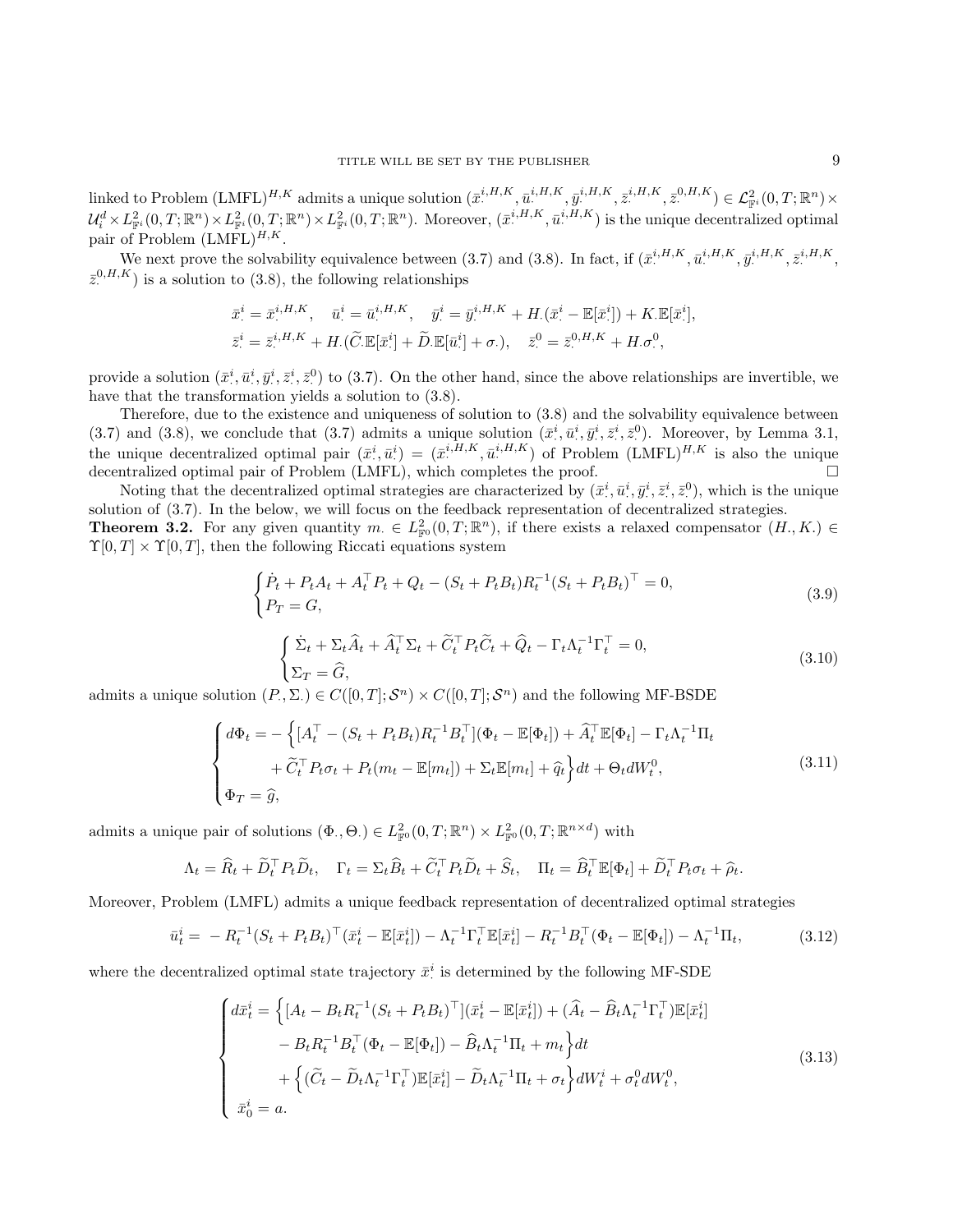**Proof.** If  $(H_., K.) \in \Upsilon[0,T] \times \Upsilon[0,T]$  is a relaxed compensator, then  $(\boldsymbol{Q}^{H,K}, \boldsymbol{S}^{H,K}, \boldsymbol{R}^{H,K}, \boldsymbol{G}^{H,K})$  satisfies Assumption (PD). Inspired by Yong [20] and from (3.8), we let

$$
\bar{y}_t^{i,H,K} = P_t^{H,K}(\bar{x}_t^{i,H,K} - \mathbb{E}[\bar{x}_t^{i,H,K}]) + \Sigma_t^{H,K} \mathbb{E}[\bar{x}_t^{i,H,K}] + \Phi_t^{H,K},
$$

where  $(P_{\cdot}^{H,K}, \Sigma_{\cdot}^{H,K})$  is the unique solution to the following Riccati equations system

$$
\begin{cases}\n\dot{P}_t^{H,K} + P_t^{H,K} A_t + A_t^\top P_t^{H,K} + Q_t^{H,K} - (S_t^{H,K} + P_t^{H,K} B_t)(R_t^{H,K})^{-1} (S_t^{H,K} + P_t^{H,K} B_t)^\top = 0, \\
P_T^{H,K} = G^{H,K},\n\end{cases} (3.14)
$$

$$
\begin{cases} \dot{\Sigma}_{t}^{H,K} + \Sigma_{t}^{H,K} \hat{A}_{t} + \hat{A}_{t}^{\top} \Sigma_{t}^{H,K} + \tilde{C}_{t}^{\top} P_{t}^{H,K} \tilde{C}_{t} + \hat{Q}_{t}^{H,K} - \Gamma_{t}^{H,K} (\Lambda_{t}^{H,K})^{-1} (\Gamma_{t}^{H,K})^{\top} = 0, \\ \Sigma_{T}^{H,K} = \hat{G}^{H,K}, \end{cases}
$$
(3.15)

and  $(\Phi_+^{H,K}, \Theta_+^{H,K})$  is the unique pair of solutions to the following MF-BSDE

$$
\begin{cases}\nd\Phi_t^{H,K} = -\left\{ [A_t^\top - (S_t^{H,K} + P_t^{H,K} B_t)(R_t^{H,K})^{-1} B_t^\top] (\Phi_t^{H,K} - \mathbb{E}[\Phi_t^{H,K}]) + \widehat{A}_t^\top \mathbb{E}[\Phi_t^{H,K}] \right. \\
\left. - \Gamma_t^{H,K} (\Lambda_t^{H,K})^{-1} \Pi_t^{H,K} + \widetilde{C}_t^\top P_t^{H,K} \sigma_t + P_t^{H,K} (m_t - \mathbb{E}[m_t]) \right. \\
\left. + \Sigma_t^{H,K} \mathbb{E}[m_t] + q_t^{H,K} + \mathbb{E}[\widehat{q}_t^{H,K} - q_t^{H,K}] \right\} dt + \Theta_t^{H,K} dW_t^0, \\
\Phi_T^{H,K} = \widehat{g}^{H,K},\n\end{cases} \tag{3.16}
$$

.

with

$$
\Lambda^{H,K}_t=\hat{R}^{H,K}_t+\tilde{D}^\top_tP^{H,K}_t\tilde{D}_t,\quad \Gamma^{H,K}_t=\Sigma^{H,K}_t\hat{B}_t+\tilde{C}^\top_tP^{H,K}_t\tilde{D}_t+\hat{S}^{H,K}_t,\quad \Pi^{H,K}_t=\hat{B}^\top_t\mathbb{E}[\Phi^{H,K}_t]+\tilde{D}^\top_tP^{H,K}_t\sigma_t+\hat{\rho}^{H,K}_t\tilde{D}_t
$$

Noting that Riccati equations (3.14) and (3.15) are the special cases of (12) and (13) in Li, Li, and Yu [35]. By Theorem 3.1 in [35], (3.14) and (3.15) admit the the unique solutions  $(P^{H,K}, \Sigma^{H,K}) \in C([0,T]; \mathcal{S}_{+}^{n}) \times$  $C([0,T];\mathcal{S}_{+}^{n})$ . Moreover, we can verify that MF-BSDE (3.16) admits a unique pair of solutions  $(\Phi_{\cdot}^{H,K},\Theta_{\cdot}^{H,K}) \in$  $L^2_{\mathbb{F}^0}(0,T;\mathbb{R}^n)\times L^2_{\mathbb{F}^0}(0,T;\mathbb{R}^{n\times d})$  by Proposition 2.6 in [27].

Therefore, Problem  $(LMFL)^{H,K}$  admits a unique feedback representation of decentralized optimal strategies

$$
\begin{split} \bar{u}_t^i &= \ -\ (R_t^{H,K})^{-1} (S_t^{H,K} + P_t^{H,K} B_t)^\top (\bar{x}_t^{i,H,K} - \mathbb{E}[\bar{x}_t^{i,H,K}]) - (\Lambda_t^{H,K})^{-1} (\Gamma_t^{H,K})^\top \mathbb{E}[\bar{x}_t^{i,H,K}] \\ &\quad - (R_t^{H,K})^{-1} B_t^\top (\Phi_t^{H,K} - \mathbb{E}[\Phi_t^{H,K}]) - (\Lambda_t^{H,K})^{-1} \Pi_t^{H,K}, \end{split} \tag{3.17}
$$

where the decentralized optimal state trajectory  $\bar{x}^{i,H,K}$  is determined by the following MF-SDE

$$
\begin{cases}\n d\bar{x}_{t}^{i,H,K} = \left\{ [A_{t} - B_{t}(R_{t}^{H,K})^{-1}(S_{t}^{H,K} + P_{t}^{H,K}B_{t})^{\top}](\bar{x}_{t}^{i,H,K} - \mathbb{E}[\bar{x}_{t}^{i,H,K}]) + [\hat{A}_{t} - \hat{B}_{t}(\Lambda_{t}^{H,K})^{-1}(\Gamma_{t}^{H,K})^{\top}]\mathbb{E}[\bar{x}_{t}^{i,H,K}] \right. \\
\left. - B_{t}(R_{t}^{H,K})^{-1}B_{t}^{\top}(\Phi_{t}^{H,K} - \mathbb{E}[\Phi_{t}^{H,K}]) - \hat{B}_{t}(\Lambda_{t}^{H,K})^{-1}\Pi_{t}^{H,K} + m_{t}\right\} dt \\
+ \left\{ [\tilde{C}_{t} - \tilde{D}_{t}(\Lambda_{t}^{H,K})^{-1}(\Gamma_{t}^{H,K})^{\top}]\mathbb{E}[\bar{x}_{t}^{i,H,K}] - \tilde{D}_{t}(\Lambda_{t}^{H,K})^{-1}\Pi_{t}^{H,K} + \sigma_{t}\right\} dW_{t}^{i} + \sigma_{t}^{0} dW_{t}^{0}, \\
\bar{x}_{0}^{i,H,K} = a.\n\end{cases} \tag{3.18}
$$

If  $P^{H,K}, \Sigma^{H,K}$  and  $(\Phi^{H,K}, \Theta^{H,K})$  are the solutions to  $(3.14)-(3.16)$ , then

$$
P_{\cdot} = P_{\cdot}^{H,K} + H_{\cdot}, \quad \Sigma_{\cdot} = \Sigma_{\cdot}^{H,K} + K_{\cdot}, \quad \Phi_{\cdot} = \Phi_{\cdot}^{H,K}, \tag{3.19}
$$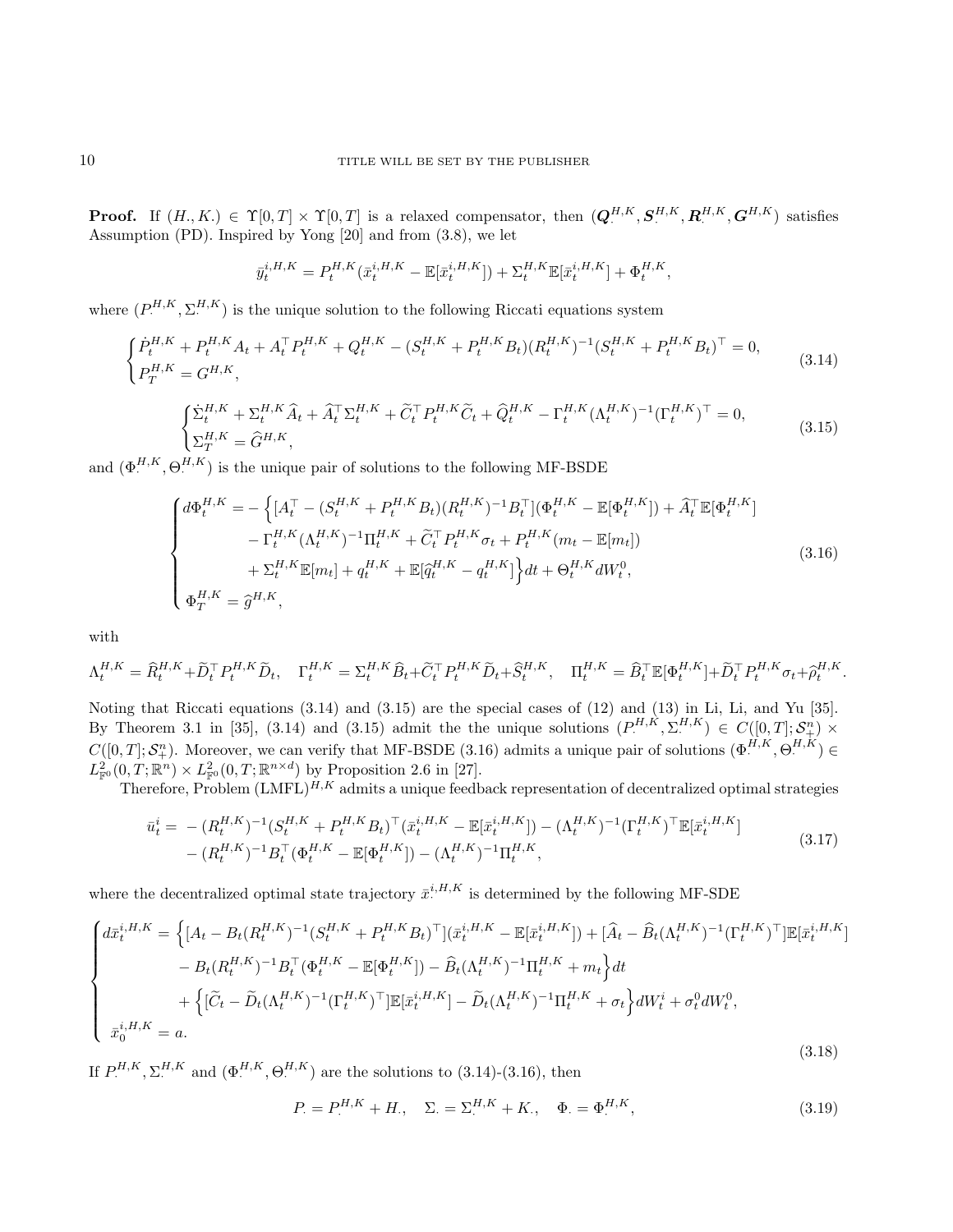provide solutions to  $(3.9)-(3.11)$ . By contrast, if  $P, \Sigma$  and  $(\Phi, \Theta)$  are solutions to  $(3.9)-(3.11)$ , the invertible transformations present solutions to  $(3.14)-(3.16)$ . Consequently, we obtain the solvability equivalence between  $(3.9)-(3.11)$  and  $(3.14)-(3.16)$ . Due to the existence and uniqueness of solutions to  $(3.14)-(3.16)$ , we prove that  $(3.9)$ - $(3.11)$  admit unique solutions. Based on  $(3.19)$ , we can easily verify that  $\bar{x}^i = \bar{x}^{i,H,K}$  and  $\bar{u}^i = \bar{u}^{i,H,K}$ . Since  $(\bar{x}^{i,H,K}, \bar{u}^{i,H,K})$  is the unique decentralized optimal pair of Problem  $(LMFL)^{H,K}$  and then by cost functional equivalence results in Lemma 3.1, we also conclude that  $(\bar{x}^i, \bar{u}^i)$  is the unique decentralized optimal pair of Problem (LMFL).

In the following, we aim to investigate the frozen control average limit and the related mean-field NCE equation systems. Firstly, the decentralized optimal state trajectory  $\bar{x}^i$  can be rewritten as

$$
\begin{cases}\nd\bar{x}_{t}^{i} = \left\{ \left[A_{t} - B_{t}R_{t}^{-1}(S_{t} + P_{t}B_{t})^{\top}\right]\bar{x}_{t}^{i} + \left[\tilde{A}_{t} + B_{t}R_{t}^{-1}(S_{t} + P_{t}B_{t})^{\top} - \hat{B}_{t}\Lambda_{t}^{-1}\Gamma_{t}^{\top}\right]\mathbb{E}[\bar{x}_{t}^{i}] \right. \\
\left. - B_{t}R_{t}^{-1}B_{t}^{\top}\Phi_{t} + (B_{t}R_{t}^{-1}B_{t}^{\top} - \hat{B}_{t}\Lambda_{t}^{-1}\hat{B}_{t}^{\top})\mathbb{E}[\Phi_{t}] - \hat{B}_{t}\Lambda_{t}^{-1}(\tilde{D}_{t}^{\top}P_{t}\sigma_{t} + \hat{\rho}_{t}) + m_{t}\right\}dt \\
\left. + \left\{\left(\tilde{C}_{t} - \tilde{D}_{t}\Lambda_{t}^{-1}\Gamma_{t}^{\top}\right)\mathbb{E}[\bar{x}_{t}^{i}] - \tilde{D}_{t}\Lambda_{t}^{-1}\hat{B}_{t}^{\top}\mathbb{E}[\Phi_{t}] - \tilde{D}_{t}\Lambda_{t}^{-1}(\tilde{D}_{t}^{\top}P_{t}\sigma_{t} + \hat{\rho}_{t}) + \sigma_{t}\right\}dW_{t}^{i} + \sigma_{t}^{0}dW_{t}^{0},\n\end{cases} \tag{3.20}
$$

For further study, we introduce two equations as follows.

$$
\begin{cases} dx_t^{i,1} = \left\{ [A_t - B_t R_t^{-1} (S_t + P_t B_t)^\top] x_t^{i,1} + [\widetilde{A}_t + B_t R_t^{-1} (S_t + P_t B_t)^\top - \widehat{B}_t \Lambda_t^{-1} \Gamma_t^\top] \mathbb{E} [x_t^{i,1}] \right\} dt \\ + \left\{ (\widetilde{C}_t - \widetilde{D}_t \Lambda_t^{-1} \Gamma_t^\top) (\mathbb{E} [x_t^{i,1}] + \mathbb{E} [x_t^2]) - \widetilde{D}_t \Lambda_t^{-1} \widehat{B}_t^\top \mathbb{E} [\Phi_t] - \widetilde{D}_t \Lambda_t^{-1} (\widetilde{D}_t^\top P_t \sigma_t + \widehat{\rho}_t) + \sigma_t \right\} dW_t^i, \quad (3.21) \\ x_0^{i,1} = a^1, \end{cases}
$$

and

$$
\begin{cases}\n dx_t^2 = \left\{ \left[ A_t - B_t R_t^{-1} (S_t + P_t B_t)^\top \right] x_t^2 + \left[ \tilde{A}_t + B_t R_t^{-1} (S_t + P_t B_t)^\top - \hat{B}_t \Lambda_t^{-1} \Gamma_t^\top \right] \mathbb{E}[x_t^2] \right. \\
\left. - B_t R_t^{-1} B_t^\top \Phi_t + (B_t R_t^{-1} B_t^\top - \hat{B}_t \Lambda_t^{-1} \hat{B}_t^\top) \mathbb{E}[\Phi_t] - \hat{B}_t \Lambda_t^{-1} (\tilde{D}_t^\top P_t \sigma_t + \hat{\rho}_t) + m_t \right\} dt + \sigma_t^0 dW_t^0, \quad (3.22) \\
 x_0^2 = a^2,\n\end{cases}
$$

where  $a = a^1 + a^2$ .

Noting that (3.11) can be rewritten as

$$
\begin{cases}\nd\Phi_t = -\left\{ [A_t^\top - (S_t + P_t B_t) R_t^{-1} B_t^\top] \Phi_t + [\widetilde{A}_t^\top + (S_t + P_t B_t) R_t^{-1} B_t^\top - \Gamma_t \Lambda_t^{-1} \widehat{B}^\top] \mathbb{E}[\Phi_t] \right. \\
-\Gamma_t \Lambda_t^{-1} (\widetilde{D}_t^\top P_t \sigma_t + \widehat{\rho}_t) + \widetilde{C}_t^\top P_t \sigma_t + P_t (m_t - \mathbb{E}[m_t]) + \Sigma_t \mathbb{E}[m_t] + \widehat{q}_t \right\} dt + \Theta_t dW_t^0, \\
\Phi_T = \widehat{g}.\n\end{cases} \tag{3.23}
$$

We emphasize that (3.21) is driven by individual noise  $W^i$  while (3.22) is driven by common noise  $W^0$ . Equation (3.22) includes the frozen limit term while (3.21) not. Moreover, the diffusion term of (3.21) only depends on  $\mathbb{E}[x^2]$  and  $\mathbb{E}[\Phi_{\cdot}]$ , which are all the deterministic functions. Based on these facts, we conclude that the individual noise  $W^i$  and the common noise  $W^0$  are completely seperated.

Anything else, since state  $\bar{x}^i$  satisfies (3.20), by comparing the three equations (3.20)-(3.22), it is easy to verify that  $\bar{x}^i = x^{i,1}_1 + x^2$ , for  $1 \le i \le N$ .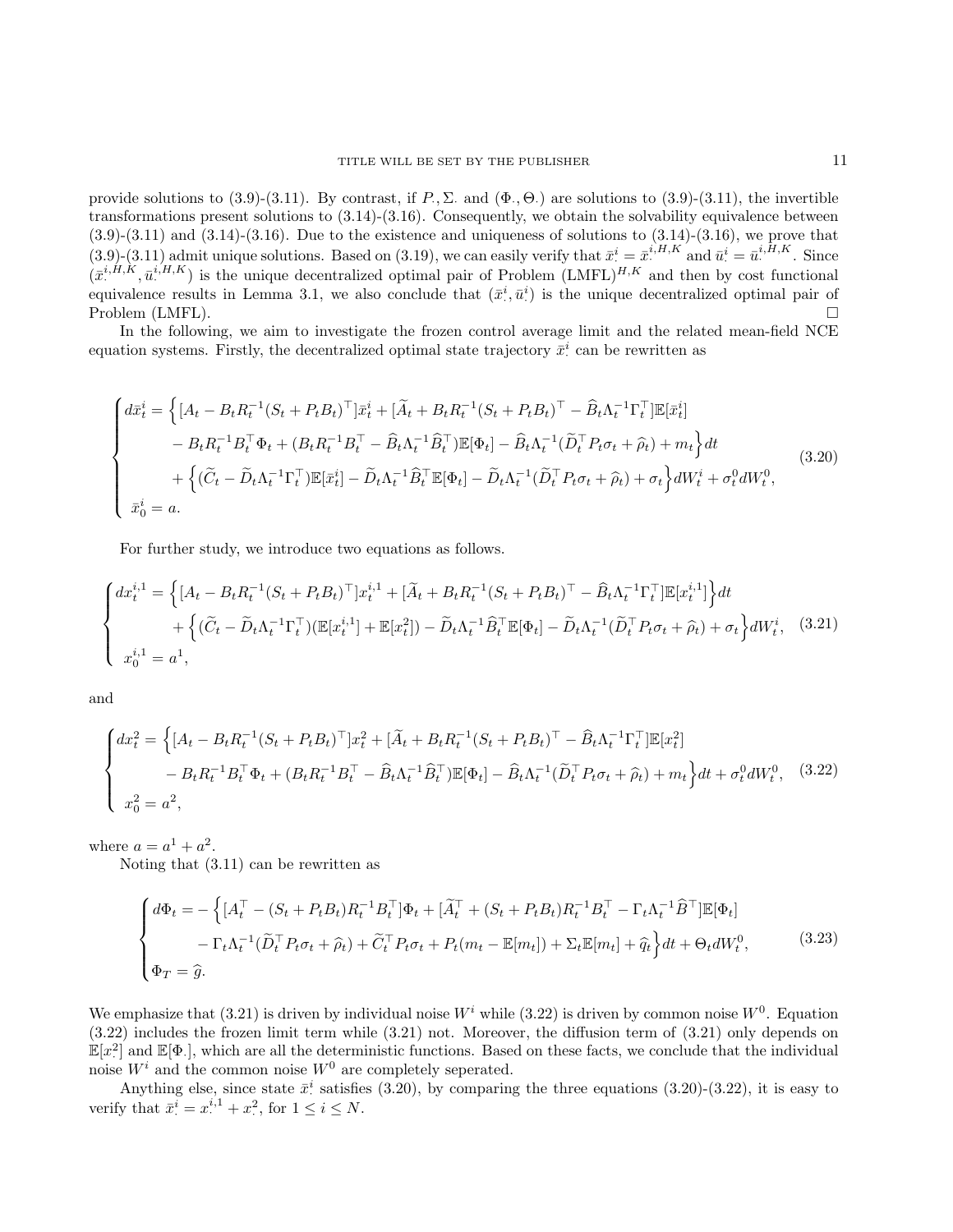To start with, we introduce the following ordinary differential equation (ODE)

$$
\begin{cases} dx_t^1 = (\widehat{A}_t - \widehat{B}_t \Lambda_t^{-1} \Gamma_t^\top) x_t^1 dt, \\ x_0^1 = a^1, \end{cases}
$$
\n(3.24)

a MF-SDE

$$
\begin{cases}\ndx_t^2 = \left\{ [A_t - (B_t + \bar{B}_t)R_t^{-1}(S_t + P_t B_t)^\top]x_t^2 + [\tilde{A}_t + (B_t + \bar{B}_t)R_t^{-1}(S_t + P_t B_t)^\top \right. \\
-\left. (\widehat{B}_t + \bar{B}_t)\Lambda_t^{-1}\Gamma_t^\top]\mathbb{E}[x_t^2] - \bar{B}_t\Lambda_t^{-1}\Gamma_t^\top x_t^1 - (B_t + \bar{B}_t)R_t^{-1}B_t^\top \Phi_t + [(B_t + \bar{B}_t)R_t^{-1}B_t^\top \right. \\
-\left. (\widehat{B}_t + \bar{B}_t)\Lambda_t^{-1}\widehat{B}_t^\top]\mathbb{E}[\Phi_t] - (\widehat{B}_t + \bar{B}_t)\Lambda_t^{-1}(\widetilde{D}_t^\top P_t \sigma_t + \widehat{\rho}_t)\right\}dt + \sigma_t^0 dW_t^0, \\
x_0^2 = a^2,\n\end{cases} \tag{3.25}
$$

and a MF-BSDE

$$
\begin{cases}\nd\Phi_{t} = -\left\{ [A_{t}^{\top} - (S_{t} + P_{t}B_{t} + P_{t}\bar{B}_{t})R_{t}^{-1}B_{t}^{\top}]\Phi_{t} + [\tilde{A}_{t}^{\top} + (S_{t} + P_{t}B_{t} + P_{t}\bar{B}_{t})R_{t}^{-1}B_{t}^{\top} - (\Gamma_{t} + \Sigma_{t}\bar{B}_{t})\Lambda_{t}^{-1}\hat{B}^{\top}]\mathbb{E}[\Phi_{t}] - \Sigma_{t}\bar{B}_{t}\Lambda_{t}^{-1}\Gamma_{t}^{\top}x_{t}^{1} - P_{t}\bar{B}_{t}R_{t}^{-1}(S_{t} + P_{t}B_{t})^{\top}x_{t}^{2} \\
+ [P_{t}\bar{B}_{t}R_{t}^{-1}(S_{t} + P_{t}B_{t})^{\top} - \Sigma_{t}\bar{B}_{t}\Lambda_{t}^{-1}\Gamma_{t}^{\top}]\mathbb{E}[x_{t}^{2}] - (\Gamma_{t} + \Sigma_{t}\bar{B}_{t})\Lambda_{t}^{-1}(\tilde{D}_{t}^{\top}P_{t}\sigma_{t} + \hat{\rho}_{t}) \\
+ \tilde{C}_{t}^{\top}P_{t}\sigma_{t} + \hat{q}_{t}\right\}dt + \Theta_{t}dW_{t}^{0},\n\end{cases} \tag{3.26}
$$

We declare that the above three equations (3.24)-(3.26) are called the mean-field NCE equation systems, which enable the agents to determine the frozen control average limit  $m$  in current setup. Some subtle analysis can be found in the proposition below.

**Proposition 3.1.** If there exists a relaxed compensator  $(H, K) \in \Upsilon[0, T] \times \Upsilon[0, T]$ , then the control average limit  $m \in L^2_{\mathbb{F}^0}(0,T;\mathbb{R}^n)$  has the following form

$$
m_t = -\bar{B}_t \Lambda_t^{-1} \Gamma_t^\top x_t^1 - \bar{B}_t R_t^{-1} (S_t + P_t B_t)^\top x_t^2 - \bar{B}_t [\Lambda_t^{-1} \Gamma_t^\top - R_t^{-1} (S_t + P_t B_t)^\top] \mathbb{E}[x_t^2]
$$
  
-  $\bar{B}_t R_t^{-1} B_t^\top \Phi_t - \bar{B}_t (\Lambda_t^{-1} \hat{B}_t^\top - R_t^{-1} B_t^\top) \mathbb{E}[\Phi_t] - \bar{B}_t \Lambda_t^{-1} (\tilde{D}_t^\top P_t \sigma_t + \hat{\rho}_t),$  (3.27)

where P. and  $\Sigma$  are the solutions of Riccati equations (3.9), (3.10) and  $x^1$ ,  $x^2$ ,  $\Phi$  are determined by the equations (3.24)-(3.26), respectively.

**Proof.** Noting that if there exists a relaxed compensator  $(H, K) \in \Upsilon[0, T] \times \Upsilon[0, T]$ , the decentralized optimal strategies has feedback representation form. Moreover, based on the above analysis, we have  $\bar{x}^j = x^{j,1} + x^2$ , for  $1 \leq j \leq N$ ,  $j \neq i$ . By (3.12), we deduce

$$
m_{t} = -\lim_{N \to \infty} \frac{1}{N-1} \sum_{j=1, j \neq i}^{N} \bar{B}_{t} R_{t}^{-1} (S_{t} + P_{t} B_{t})^{\top} \bar{x}_{t}^{j} - \lim_{N \to \infty} \frac{1}{N-1} \sum_{j=1, j \neq i}^{N} \bar{B}_{t} [\Lambda_{t}^{-1} \Gamma_{t}^{\top} - R_{t}^{-1} (S_{t} + P_{t} B_{t})^{\top}] \mathbb{E}[\bar{x}_{t}^{j}]
$$
  
\n
$$
- \bar{B}_{t} R_{t}^{-1} B_{t}^{\top} \Phi_{t} - \bar{B}_{t} [\Lambda_{t}^{-1} \widehat{B}_{t}^{\top} - R_{t}^{-1} B_{t}^{\top}] \mathbb{E}[\Phi_{t}] - \bar{B}_{t} \Lambda_{t}^{-1} (\widetilde{D}_{t}^{\top} P_{t} \sigma_{t} + \widehat{\rho}_{t})
$$
  
\n
$$
= - \bar{B}_{t} R_{t}^{-1} (S_{t} + P_{t} B_{t})^{\top} (\mathbb{E}[x_{t}^{i,1}] + x_{t}^{2}) - \bar{B}_{t} [\Lambda_{t}^{-1} \Gamma_{t}^{\top} - R_{t}^{-1} (S_{t} + P_{t} B_{t})^{\top}] (\mathbb{E}[x_{t}^{i,1}] + \mathbb{E}[x_{t}^{2}])
$$
  
\n
$$
- \bar{B}_{t} R_{t}^{-1} B_{t}^{\top} \Phi_{t} - \bar{B}_{t} [\Lambda_{t}^{-1} \widehat{B}_{t}^{\top} - R_{t}^{-1} B_{t}^{\top}] \mathbb{E}[\Phi_{t}] - \bar{B}_{t} \Lambda_{t}^{-1} (\widetilde{D}_{t}^{\top} P_{t} \sigma_{t} + \widehat{\rho}_{t})
$$
  
\n
$$
= - \bar{B}_{t} \Lambda_{t}^{-1} \Gamma_{t}^{\top} x_{t}^{1} - \bar{B}_{t} R_{t}^{-1} (S_{t} + P_{t} B_{t})^{\top} x_{t}^{2} - \bar{B}_{t} [\Lambda_{t}^{-1} \Gamma_{t}^{\top} - R_{t}^{-1} (S_{t} + P_{t} B_{t})^{\top}] \mathbb{E}[
$$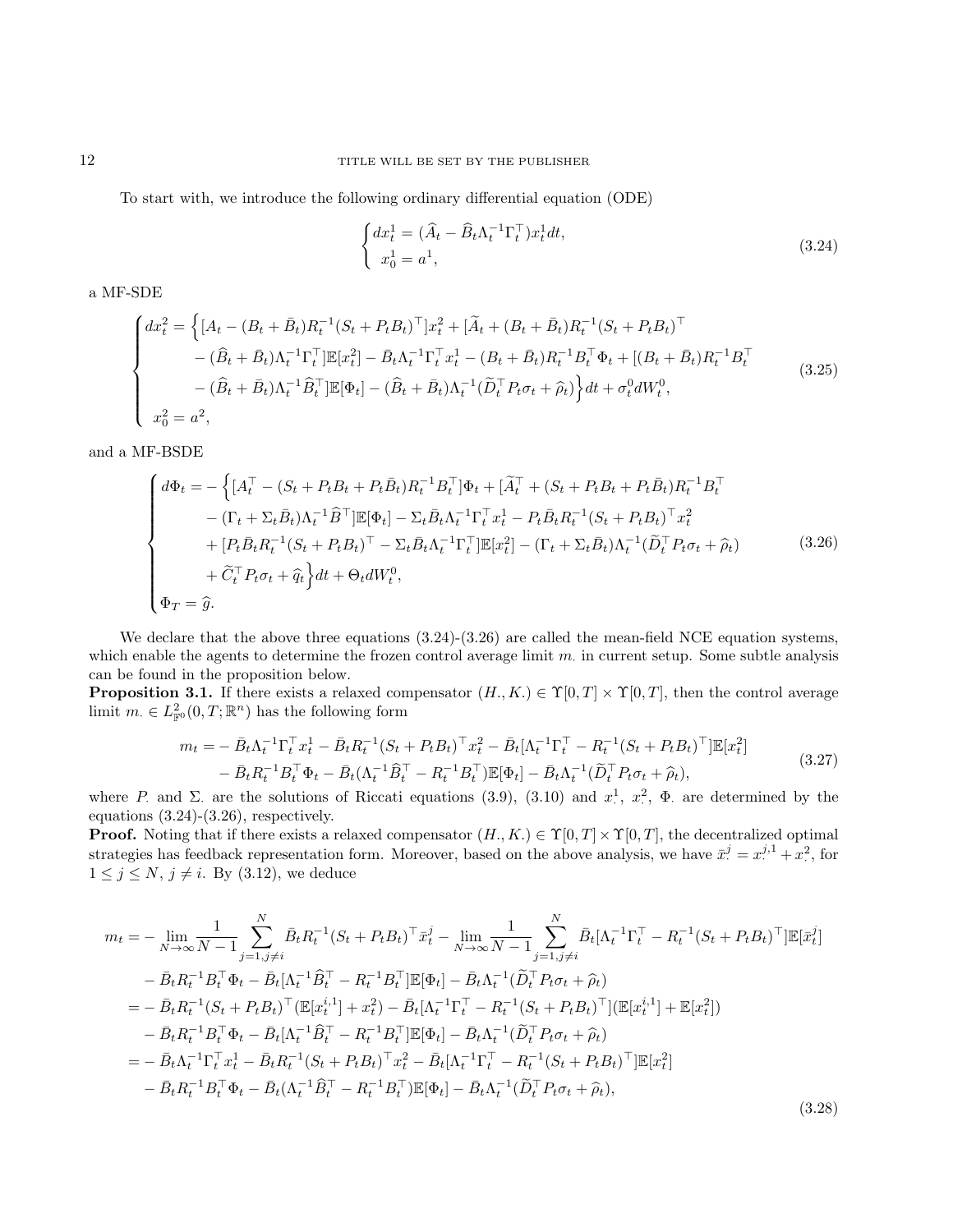where  $x^1 = \mathbb{E}[x^{i,1}]$  satisfies (3.24),  $x^2$ ,  $\Phi$ . satisfy (3.22) and (3.23). Substituting (3.28) into (3.22) and (3.23), one can get the equivalent forms (3.25) and (3.26).

If introduce the following notations

$$
\begin{split} \Xi_t^1 &:= - \, \bar{B}_t \Lambda_t^{-1} \Gamma_t^\top x_t^1 - \bar{B}_t [\Lambda_t^{-1} \Gamma_t^\top - R_t^{-1} (S_t + P_t B_t)^\top] \mathbb{E}[x_t^2] \\ &- \bar{B}_t [\Lambda_t^{-1} \widehat{B}_t^\top - R_t^{-1} B_t^\top] \mathbb{E}[\Phi_t] - \bar{B}_t \Lambda_t^{-1} (\widetilde{D}_t^\top P_t \sigma_t + \widehat{\rho}_t), \\ \Xi_t^2 &:= - \, \bar{B}_t R_t^{-1} (S_t + P_t B_t)^\top x_t^2 - \bar{B}_t R_t^{-1} B_t^\top \Phi_t, \end{split}
$$

we can obtain  $m_{\cdot} = \Xi_{\cdot}^1 + \Xi_{\cdot}^2$ . Due to  $\Xi_{\cdot}^1$  is a deterministic function and  $\Xi_{\cdot}^2$  belongs to  $L^2_{\mathbb{F}^0}(0,T;\mathbb{R}^n)$ , we can conclude that  $m \in L^2_{\mathbb{F}^0}(0,T;\mathbb{R}^n)$ . Then the desired result is clear.

Remark 3.2. In our setting, some *separation techniques* can be applied to determine the control average limit m. and the mean-field NCE equation systems. By introducing  $(3.21)$  and  $(3.22)$ , the original complicated system (3.20) can be separated into two mean-field SDEs, which are relatively simple to handle ( $W^i$  and  $W^0$  are in completely separated manner). Moreover,

(i) If the control average appears in the diffusion term in  $W<sup>0</sup>$  of state equation (2.1), the separation technique can work. In fact, we can still use (3.21) and introduce the following equation

$$
\begin{cases}\n dx_t^2 = \left\{ [A_t - B_t R_t^{-1} (S_t + P_t B_t)^\top] x_t^2 + [\widetilde{A}_t + B_t R_t^{-1} (S_t + P_t B_t)^\top - \widehat{B}_t \Lambda_t^{-1} \Gamma_t^\top] \mathbb{E}[x_t^2] \right. \\
\left. - B_t R_t^{-1} B_t^\top \Phi_t + (B_t R_t^{-1} B_t^\top - \widehat{B}_t \Lambda_t^{-1} \widehat{B}_t^\top) \mathbb{E}[\Phi_t] - \widehat{B}_t \Lambda_t^{-1} (\widetilde{D}_t^\top P_t \sigma_t + \widehat{\rho}_t) + m_t \right\} dt \\
\quad + (m_t + \sigma_t^0) dW_t^0, \\
x_0^2 = a^2,\n\end{cases}
$$

to separate the original system

$$
\begin{cases}\n d\bar{x}_t^i = \left\{ \left[ A_t - B_t R_t^{-1} (S_t + P_t B_t)^\top \right] \bar{x}_t^i + \left[ \widetilde{A}_t + B_t R_t^{-1} (S_t + P_t B_t)^\top - \widehat{B}_t \Lambda_t^{-1} \Gamma_t^\top \right] \mathbb{E}[\bar{x}_t^i] \\
 - B_t R_t^{-1} B_t^\top \Phi_t + (B_t R_t^{-1} B_t^\top - \widehat{B}_t \Lambda_t^{-1} \widehat{B}_t^\top) \mathbb{E}[\Phi_t] - \widehat{B}_t \Lambda_t^{-1} (\widetilde{D}_t^\top P_t \sigma_t + \widehat{\rho}_t) + m_t \right\} dt \\
 + \left\{ (\widetilde{C}_t - \widetilde{D}_t \Lambda_t^{-1} \Gamma_t^\top) \mathbb{E}[\bar{x}_t^i] - \widetilde{D}_t \Lambda_t^{-1} \widehat{B}_t^\top \mathbb{E}[\Phi_t] - \widetilde{D}_t \Lambda_t^{-1} (\widetilde{D}_t^\top P_t \sigma_t + \widehat{\rho}_t) + \sigma_t \right\} dW_t^i \\
 + (m_t + \sigma_t^0) dW_t^0, \\
 \bar{x}_0^i = a.\n\end{cases}
$$

By similar arguments, we can obtain that m, has the same form as  $(3.27)$ , but the corresponding mean-filed NCE equation systems will be composed of (3.24), (3.26) and

$$
\begin{cases}\n dx_t^2 = \left\{ [A_t - (B_t + \bar{B}_t) R_t^{-1} (S_t + P_t B_t)^\top] x_t^2 + [\tilde{A}_t + (B_t + \bar{B}_t) R_t^{-1} (S_t + P_t B_t)^\top \right. \\
\left. - (\hat{B}_t + \bar{B}_t) \Lambda_t^{-1} \Gamma_t^\top] \mathbb{E}[x_t^2] - \bar{B}_t \Lambda_t^{-1} \Gamma_t^\top x_t^1 - (B_t + \bar{B}_t) R_t^{-1} B_t^\top \Phi_t + [(B_t + \bar{B}_t) R_t^{-1} B_t^\top \right. \\
\left. - (\hat{B}_t + \bar{B}_t) \Lambda_t^{-1} \hat{B}_t^\top] \mathbb{E}[\Phi_t] - (\hat{B}_t + \bar{B}_t) \Lambda_t^{-1} (\tilde{D}_t^\top P_t \sigma_t + \hat{\rho}_t) \right\} dt \\
\left. - \left\{ \bar{B}_t R_t^{-1} (S_t + P_t B_t)^\top x_t^2 + \bar{B}_t [\Lambda_t^{-1} \Gamma_t^\top - R_t^{-1} (S_t + P_t B_t)^\top] \mathbb{E}[x_t^2] + \bar{B}_t \Lambda_t^{-1} \Gamma_t^\top x_t^1 \right. \\
\left. + \bar{B}_t R_t^{-1} B_t^\top \Phi_t + \bar{B}_t (\Lambda_t^{-1} \hat{B}_t^\top - R_t^{-1} B_t^\top) \mathbb{E}[\Phi_t] + \bar{B}_t \Lambda_t^{-1} (\tilde{D}_t^\top P_t \sigma_t + \hat{\rho}_t) - \sigma_t^0 \right\} dW_t^0, \\
x_0^2 = a^2.\n\end{cases}
$$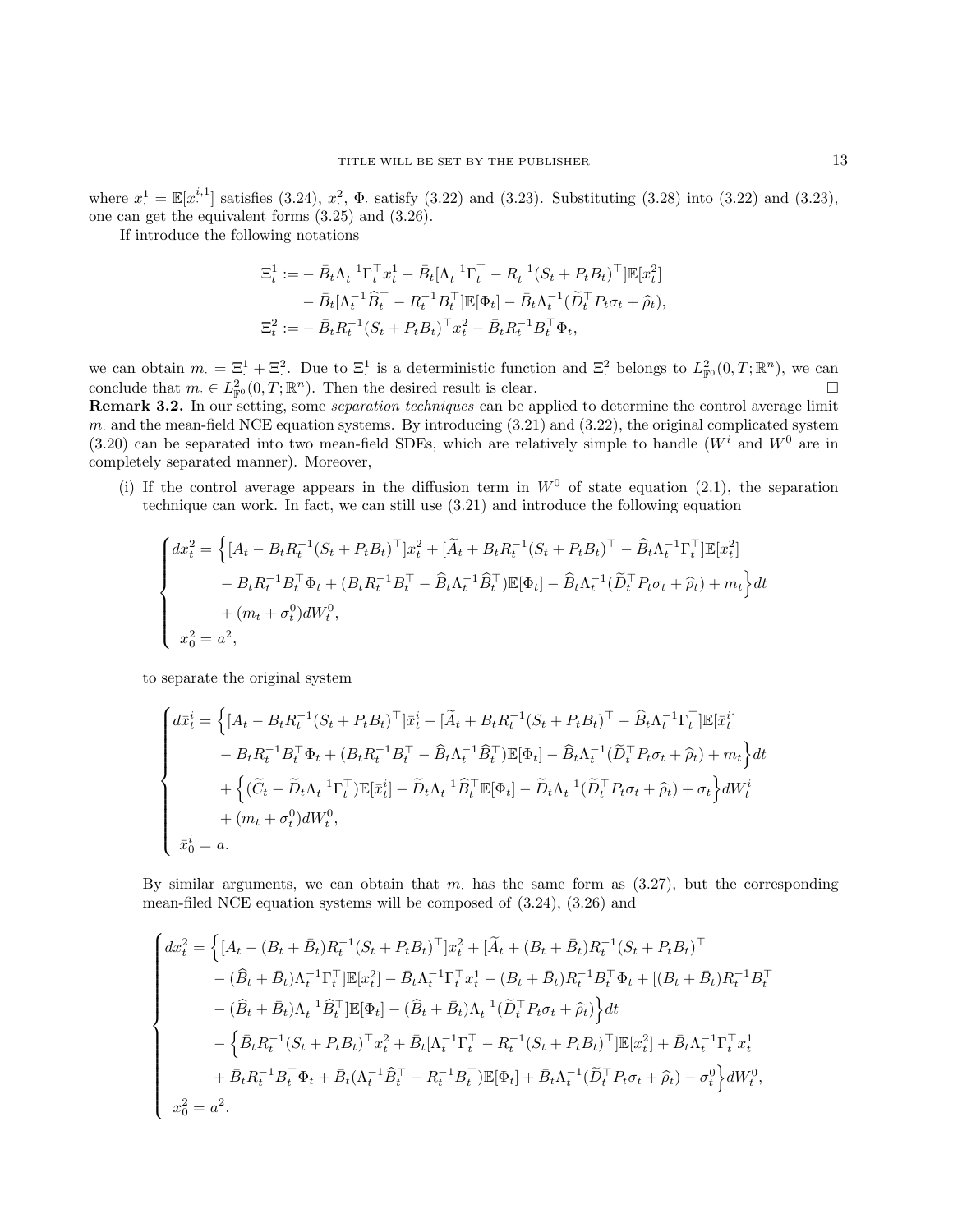Other results in the following part of this paper can also be obtained similarly in this case. Considering the length and heavy notation, we do not repeat here.

(ii) If the control average appears in the diffusion term in  $W^i$ , or  $x^i$  and  $u^i$  appear in the diffusion term in  $W^0$  of state equation (2.1), the separation technique does not work. In particular, there will be  $m_t dW_t^i$ or  $x_t^i dW_t^0$  in (3.20) correspondingly, which yields the technical obstacle. Since  $m \in L^2_{\mathbb{F}^0}(0,T;\mathbb{R}^n)$  and  $x_i^i \in \mathcal{L}_{\mathbb{F}^i}^2(0,T;\mathbb{R}^n)$ , we cannot get the structure of control average limit and the mean-field NCE equation systems due to  $W^i$  and  $W^0$  are coupled together in such two cases. Thus, this paper only considers the control average in the drift term and  $x_i^i$ ,  $u_i^i$  in the diffusion term in  $W^i$  of state equation. It should be emphasized that the two cases are important and meaningful, but still challenging problems for technical reasons, and we will explore them in our future work.

So far, we find that the existence of a relaxed compensator is crucial in solving the indefinite problem. Next, we will provide a necessary and sufficient condition for a relaxed compensator. Since the proof is similar to the Proposition 4.9 in [35], we do not repeat here. Moreover, for the relationship between the relaxed compensator and the solutions to Riccati equations system, the interested reader can refer to [33] and [35] for more details. **Proposition 3.2.** A pair of functions  $(H, K) \in \Upsilon[0, T] \times \Upsilon[0, T]$  is a relaxed compensator of Problem (LMFL) if and only if the following conditions hold

$$
\begin{cases} \dot{H}_t + H_t A_t + A_t^\top H_t + Q_t - (S_t + H_t B_t) R_t^{-1} (S_t + H_t B_t)^\top \ge 0, \\ H_T \le G, \quad R_t \ge \delta I, \quad t \in [0, T], \end{cases}
$$
\n(3.29)

and

$$
\begin{cases}\n\dot{K}_t + K_t \hat{A}_t + \hat{A}_t^\top K_t + \tilde{C}_t^\top H_t \tilde{C}_t + \hat{Q}_t \\
-(K_t \hat{B}_t + \tilde{C}_t^\top H_t \tilde{D}_t + \hat{S}_t)(\hat{R}_t + \tilde{D}_t^\top H_t \tilde{D}_t)^{-1}(K_t \hat{B}_t + \tilde{C}_t^\top H_t \tilde{D}_t + \hat{S}_t)^\top \ge 0, \\
K_T \le \hat{G}, \quad \hat{R}_t + \tilde{D}_t^\top H_t \tilde{D}_t \ge \delta I, \quad t \in [0, T].\n\end{cases}
$$
\n(3.30)

Remark 3.3. It is clear that, if Assumption (PD) satisfies, all the results obtained above still hold. For saving space, we omit them here. In section 5, we will use an example to illustrate this case.

## 4.  $\epsilon$ -Nash Equilibrium Analysis

Up to now, we have characterized the decentralized optimal strategies  $\bar{u}^i$  by introducing the limiting control problem and the mean-field NCE equation systems. In this section, we aim to verify the  $\epsilon$ -Nash equilibrium property for Problem (MFL). Before giving the main results, we need serval lemmas, which cover the relevant estimates of the state process and cost functional.

Denote  $\check{x}^i$  as the centralized state trajectory with respect to  $\bar{u}^i$  in (2.1), which satisfies

$$
\begin{cases} d\breve{x}_t^i = \left\{ A_t \breve{x}_t^i + \widetilde{A}_t \mathbb{E}[\breve{x}_t^i] + B_t \bar{u}_t^i + \widetilde{B}_t \mathbb{E}[\bar{u}_t^i] + \frac{1}{N-1} \sum_{j=1, j \neq i}^N \bar{B}_t \bar{u}_t^j \right\} dt \\qquad \qquad + \left\{ \widetilde{C}_t \mathbb{E}[\breve{x}_t^i] + \widetilde{D}_t \mathbb{E}[\bar{u}_t^i] + \sigma_t \right\} dW_t^i + \sigma_t^0 dW_t^0, \\ \breve{x}_0^i = a, \end{cases} \tag{4.1}
$$

and  $\bar{x}^i$  as the decentralized one with respect to  $\bar{u}^i$  in  $(3.1)$ , which follows

$$
\begin{cases} d\bar{x}_t^i = \left\{ A_t \bar{x}_t^i + \tilde{A}_t \mathbb{E}[\bar{x}_t^i] + B_t \bar{u}_t^i + \tilde{B}_t \mathbb{E}[\bar{u}_t^i] + m_t \right\} dt \\ \qquad + \left\{ \tilde{C}_t \mathbb{E}[\bar{x}_t^i] + \tilde{D}_t \mathbb{E}[\bar{u}_t^i] + \sigma_t \right\} dW_t^i + \sigma_t^0 dW_t^0, \\ \bar{x}_0^i = a. \end{cases} \tag{4.2}
$$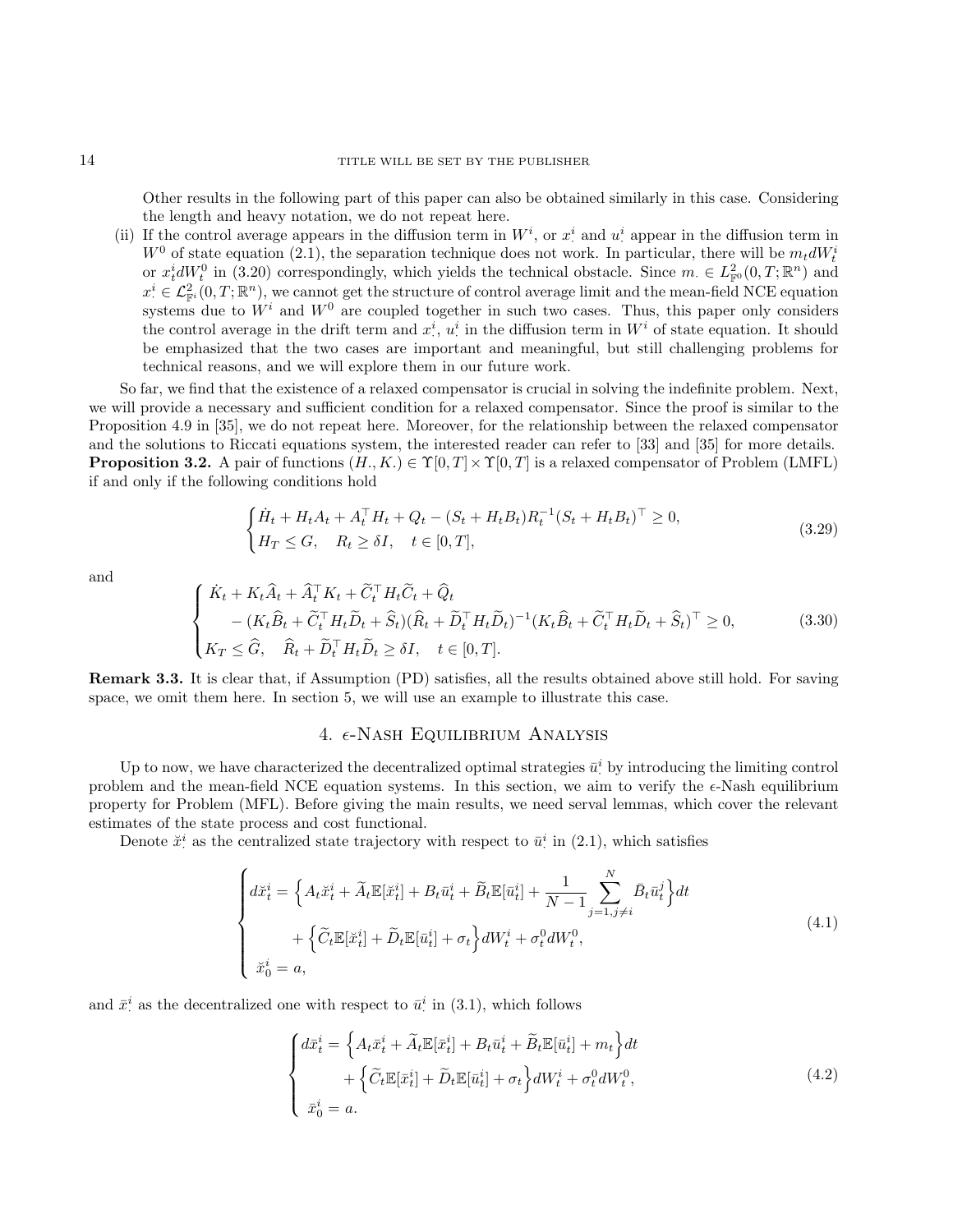For simplicity, we suppose that  $C^0$  is a positive constant which may often vary from line to line. Firstly, we have the following results about the estimates of two different states. Lemma 4.1. It holds that

$$
\sup_{1 \le i \le N} \left[ \sup_{0 \le t \le T} \mathbb{E} |\check{x}_t^i - \bar{x}_t^i|^2 \right] = O\left(\frac{1}{N}\right),\tag{4.3}
$$

$$
\sup_{1 \le i \le N} \left[ \sup_{0 \le t \le T} \mathbb{E} \left| |\breve{x}_t^i|^2 - |\bar{x}_t^i|^2 \right| \right] = O\left(\frac{1}{\sqrt{N}}\right). \tag{4.4}
$$

**Proof.** By  $(4.1)$  and  $(4.2)$ , we have

$$
\begin{cases} d(\check{x}_t^i - \bar{x}_t^i) = \left\{ A_t(\check{x}_t^i - \bar{x}_t^i) + \tilde{A}_t \mathbb{E}[\check{x}_t^i - \bar{x}_t^i] + \frac{1}{N-1} \sum_{j=1, j \neq i}^N \bar{B}_t \bar{u}_t^j - m_t \right\} dt + \tilde{C}_t \mathbb{E}[\check{x}_t^i - \bar{x}_t^i] dW_t^i, \\ \check{x}_0^i - \bar{x}_0^i = 0. \end{cases} \tag{4.5}
$$

According to (3.12) and Proposition 3.1, we obtain

$$
\mathbb{E} \Big| \frac{1}{N-1} \sum_{j=1, j \neq i}^{N} \bar{B}_t \bar{u}_t^j - m_t \Big|^2 = \mathbb{E} \Big| \bar{B}_t R_t^{-1} (S_t + P_t B_t)^\top \Big( \frac{1}{N-1} \sum_{j=1, j \neq i}^{N} \bar{x}_t^j - \mathbb{E}[\bar{x}_t^i] \Big) \Big|^2
$$
  

$$
\leq C^0 \mathbb{E} \Big| \frac{1}{N-1} \sum_{j=1, j \neq i}^{N} \bar{x}_t^j - \mathbb{E}[\bar{x}_t^i] \Big|^2.
$$

Moreover, we can verify

$$
\mathbb{E}\left|\frac{1}{N-1}\sum_{j=1,j\neq i}^{N}\bar{x}_{t}^{j}-\mathbb{E}[\bar{x}_{t}^{i}]\right|^{2}=\frac{1}{(N-1)^{2}}\sum_{j=1,j\neq i}^{N}\mathbb{E}|\bar{x}_{t}^{j}-\mathbb{E}[\bar{x}_{t}^{i}]\right|^{2} + \frac{1}{(N-1)^{2}}\sum_{j=1,j\neq i,k}^{N}\mathbb{E}(\bar{x}_{t}^{j}-\mathbb{E}[\bar{x}_{t}^{i}])\big(\bar{x}_{t}^{k}-\mathbb{E}[\bar{x}_{t}^{i}]\big).
$$
\n(4.6)

Noting that for  $1 \leq j, k \leq N, j \neq k, \bar{x}_t^j$  and  $\bar{x}_t^k$  are independent identically distributed under  $\mathbb{E}[\cdot]$ , which leads to  $\mathbb{E}[\bar{x}_t^j] = \mathbb{E}[\bar{x}_t^k]$  and  $\mathbb{E}[\bar{x}_t^j \bar{x}_t^k] = \mathbb{E}[\bar{x}_t^j] \mathbb{E}[\bar{x}_t^k] = (\mathbb{E}[\bar{x}_t^i])^2$ .

Based on these properties, we can check

$$
\mathbb{E}(\bar{x}_t^j - \mathbb{E}[\bar{x}_t^i])^\top (\bar{x}_t^k - \mathbb{E}[\bar{x}_t^i]) = \mathbb{E}[\mathbb{E}(\bar{x}_t^j \bar{x}_t^k - \bar{x}_t^j \mathbb{E}[\bar{x}_t^i] - \bar{x}_t^k \mathbb{E}[\bar{x}_t^i] + (\mathbb{E}[\bar{x}_t^i])^2)]
$$
\n
$$
= \mathbb{E}(\mathbb{E}[\bar{x}_t^j \bar{x}_t^k] - (\mathbb{E}[\bar{x}_t^i])^2) = 0.
$$
\n(4.7)

Since  $\mathbb{E}\left|\bar{x}_t^j - \mathbb{E}[\bar{x}_t^i]\right|$  $2 < \infty$ , from (4.6) and (4.7), we have

$$
\frac{1}{(N-1)^2} \sum_{j=1, j \neq i}^{N} \mathbb{E} |\bar{x}_t^j - \mathbb{E}[\bar{x}_t^i]|^2 = O\left(\frac{1}{N}\right),\,
$$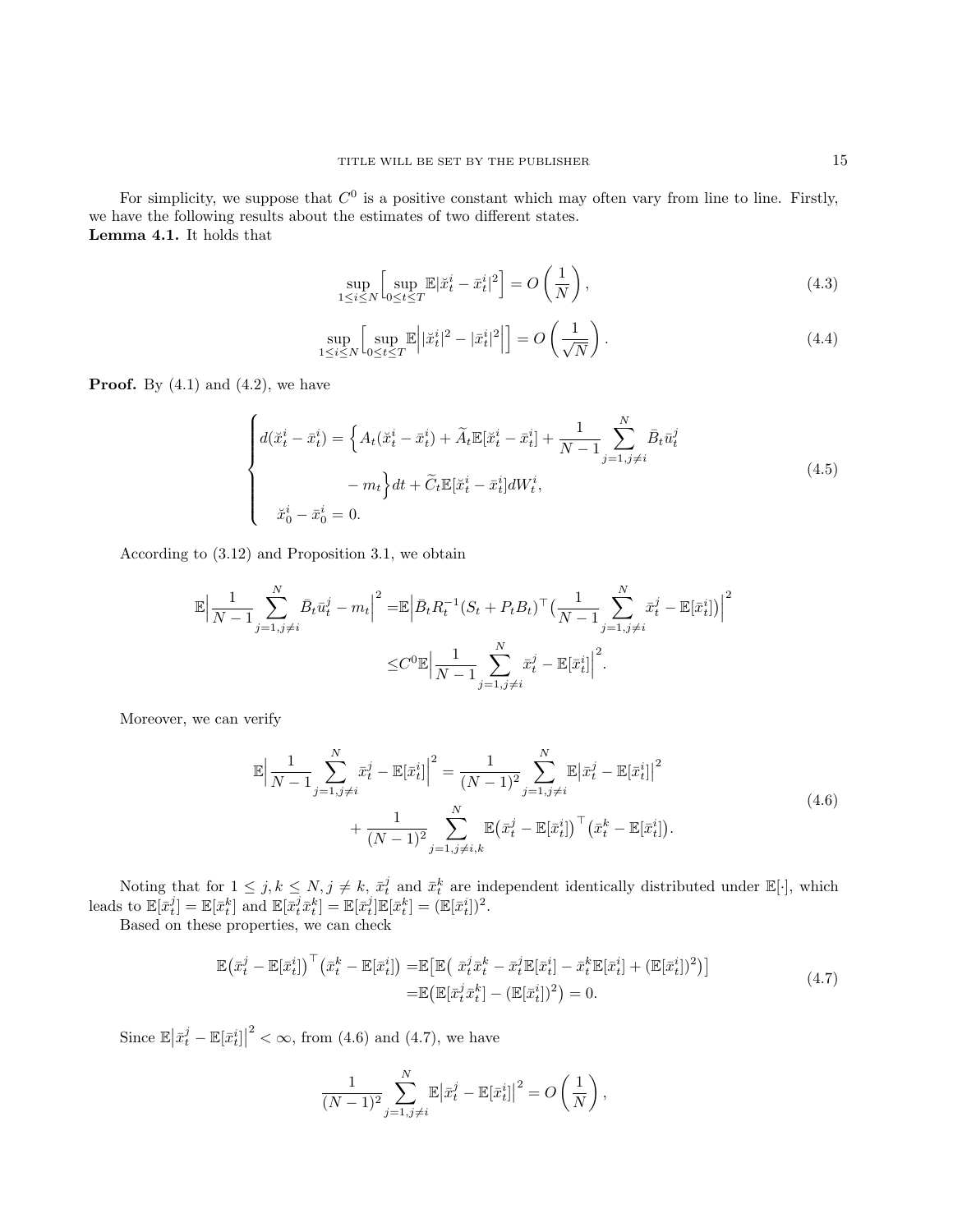thus

$$
\sup_{1 \le i \le N} \left[ \sup_{0 \le t \le T} \mathbb{E} \left| \frac{1}{N-1} \sum_{j=1, j \ne i}^{N} \bar{B}_t \bar{u}_t^j - m_t \right|^2 \right] = O\left(\frac{1}{N}\right). \tag{4.8}
$$

Combining  $(4.5)$  with  $(4.8)$ , we get

$$
\begin{split} \mathbb{E}|\ddot{x}_t^i-\bar{x}_t^i|^2 \leq & C^0\Big\{\int_0^t\mathbb{E}|\ddot{x}_s^i-\bar{x}_s^i|^2ds+\int_0^t\mathbb{E}\Big|\frac{1}{N-1}\sum_{j=1,j\neq i}^N\bar{B}_s\bar{u}_s^j-m_s\Big|^2ds\Big\}\\ =& C^0\int_0^t\mathbb{E}|\ddot{x}_s^i-\bar{x}_s^i|^2ds+O\left(\frac{1}{N}\right), \end{split}
$$

then (4.3) holds from the Gronwall's inequality.

Moreover, applying the Cauchy-Schwarz inequality, we have

$$
\sup_{0\leq t\leq T}\mathbb{E}||\check{x}^i_t|^2-|\bar{x}^i_t|^2|\leq \sup_{0\leq t\leq T}\mathbb{E}|\check{x}^i_t-\bar{x}^i_t|^2+2\Big(\sup_{0\leq t\leq T}\mathbb{E}|\bar{x}^i_t|^2\Big)^{\frac{1}{2}}\Big(\sup_{0\leq t\leq T}\mathbb{E}|\check{x}^i_t-\bar{x}^i_t|^2\Big)^{\frac{1}{2}}.
$$

Due to coefficients setting and (4.3), we show that  $\sup_{0 \le t \le T} \mathbb{E}|\bar{x}_t^i|^2 < +\infty$ , thus (4.4) holds. □ Lemma 4.2. It holds that

$$
|\mathcal{J}^i\left(\bar{u}_t^i, \bar{u}_t^{-i}\right) - J^i\left(\bar{u}_t^i\right)| = O\left(\frac{1}{\sqrt{N}}\right). \tag{4.9}
$$

**Proof.** Recalling  $(2.2)$  and  $(3.2)$ , we have

$$
\mathcal{J}^{i}(\bar{u}_{t}^{i}, \bar{u}_{t}^{-i})
$$
\n
$$
= \mathbb{E}\Big\{\int_{0}^{T}\Big[\langle Q_{t}\breve{x}_{t}^{i}, \breve{x}_{t}^{i}\rangle + \langle \widetilde{Q}_{t}\mathbb{E}[\breve{x}_{t}^{i}], \mathbb{E}[\breve{x}_{t}^{i}]\rangle + 2\langle S_{t}\bar{u}_{t}^{i}, \breve{x}_{t}^{i}\rangle + 2\langle \widetilde{S}_{t}\mathbb{E}[\bar{u}_{t}^{i}], \mathbb{E}[\breve{x}_{t}^{i}]\rangle + \langle R_{t}\bar{u}_{t}^{i}, \bar{u}_{t}^{i}\rangle + \langle \widetilde{R}_{t}\mathbb{E}[\bar{u}_{t}^{i}], \mathbb{E}[\bar{u}_{t}^{i}]\rangle + 2\langle q_{t}, \breve{x}_{t}^{i}\rangle + 2\langle \widetilde{q}_{t}, \mathbb{E}[\breve{x}_{t}^{i}]\rangle + 2\langle \rho_{t}, \bar{u}_{t}^{i}\rangle + 2\langle \widetilde{\rho}_{t}, \mathbb{E}[\bar{u}_{t}^{i}]\rangle\Big]dt + \langle G\breve{x}_{T}^{i}, \breve{x}_{T}^{i}\rangle + \langle \widetilde{G}\mathbb{E}[\breve{x}_{T}^{i}], \mathbb{E}[\breve{x}_{T}^{i}]\rangle + 2\langle q, \breve{x}_{T}^{i}\rangle + 2\langle \widetilde{q}, \mathbb{E}[\breve{x}_{T}^{i}]\rangle\Big\},\end{aligned}
$$

$$
J^{i}(\bar{u}_{t}^{i})
$$
\n
$$
= \mathbb{E}\Big\{\int_{0}^{T}\Big[\langle Q_{t}\bar{x}_{t}^{i},\bar{x}_{t}^{i}\rangle + \langle\widetilde{Q}_{t}\mathbb{E}[\bar{x}_{t}^{i}],\mathbb{E}[\bar{x}_{t}^{i}]\rangle + 2\langle S_{t}\bar{u}_{t}^{i},\bar{x}_{t}^{i}\rangle + 2\langle\widetilde{S}_{t}\mathbb{E}[\bar{u}_{t}^{i}],\mathbb{E}[\bar{x}_{t}^{i}]\rangle + \langle R_{t}\bar{u}_{t}^{i},\bar{u}_{t}^{i}\rangle + \langle\widetilde{R}_{t}\mathbb{E}[\bar{u}_{t}^{i}],\mathbb{E}[\bar{u}_{t}^{i}]\rangle + 2\langle q_{t},\bar{x}_{t}^{i}\rangle + 2\langle\widetilde{q}_{t},\mathbb{E}[\bar{x}_{t}^{i}]\rangle + 2\langle\varphi_{t},\bar{u}_{t}^{i}\rangle + 2\langle\widetilde{\rho}_{t},\mathbb{E}[\bar{u}_{t}^{i}]\rangle\Big]dt + \langle G\bar{x}_{T}^{i},\bar{x}_{T}^{i}\rangle + \langle\widetilde{G}\mathbb{E}[\bar{x}_{T}^{i}],\mathbb{E}[\bar{x}_{T}^{i}]\rangle + 2\langle q,\bar{x}_{T}^{i}\rangle + 2\langle\widetilde{q},\mathbb{E}[\bar{x}_{T}^{i}]\rangle\Big\}.
$$
\nSince  $\mathbb{E}[\|\bar{u}_{t}^{i}|^{2}] \leq \infty$  and by (4.3), (4.4), we can estimate

$$
|\mathcal{J}^{i}(\bar{u}_{t}^{i}, \bar{u}_{t}^{-i}) - J^{i}(\bar{u}_{t}^{i})|
$$
\n
$$
= \mathbb{E} \Big\{ \int_{0}^{T} \Big[ \langle Q_{t}\breve{x}_{t}^{i}, \breve{x}_{t}^{i} \rangle - \langle Q_{t}\bar{x}_{t}^{i}, \bar{x}_{t}^{i} \rangle + \langle \widetilde{Q}_{t} \mathbb{E}[\breve{x}_{t}^{i}], \mathbb{E}[\breve{x}_{t}^{i}] \rangle - \langle \widetilde{Q}_{t} \mathbb{E}[\bar{x}_{t}^{i}], \mathbb{E}[\bar{x}_{t}^{i}] \rangle + 2 \langle S_{t}\bar{u}_{t}^{i}, \breve{x}_{t}^{i} - \bar{x}_{t}^{i} \rangle
$$
\n
$$
+ 2 \langle \widetilde{S}_{t} \mathbb{E}[\bar{u}_{t}^{i}], \mathbb{E}[\breve{x}_{t}^{i} - \bar{x}_{t}^{i}] \rangle + 2 \langle q_{t}, \breve{x}_{t}^{i} - \bar{x}_{t}^{i} \rangle + 2 \langle \widetilde{q}_{t}, \mathbb{E}[\breve{x}_{t}^{i} - \bar{x}_{t}^{i}] \rangle \Big] dt + \langle G\breve{x}_{T}^{i}, \breve{x}_{T}^{i} \rangle - \langle G\bar{x}_{T}^{i}, \bar{x}_{T}^{i} \rangle
$$
\n
$$
+ \langle \widetilde{G} \mathbb{E}[\breve{x}_{t}^{i}], \mathbb{E}[\breve{x}_{T}^{i}] \rangle - \langle \widetilde{G} \mathbb{E}[\bar{x}_{T}^{i}], \mathbb{E}[\bar{x}_{T}^{i}] \rangle + 2 \langle q, \breve{x}_{T}^{i} - \bar{x}_{t}^{i} \rangle + 2 \langle \widetilde{q}, \mathbb{E}[\breve{x}_{T}^{i} - \bar{x}_{t}^{i}] \rangle \Big\}
$$
\n
$$
\leq C^{0} \Big\{ \int_{0}^{T} \Big[ \mathbb{E}||\breve{x}_{t}^{i}|^{2} - |\bar{x}_{t}^{i}|^{2}| + (\mathbb{E}|\breve{x}_{t}^{i} - \breve{x}_{t}^{i}|^{2})^{\frac{1}{2}} \Big] dt + \mathbb{E}||\breve{x}_{T}^{i}|^{2} - |\bar{x}_{T}^{
$$

which implies the desired result.  $\hfill \square$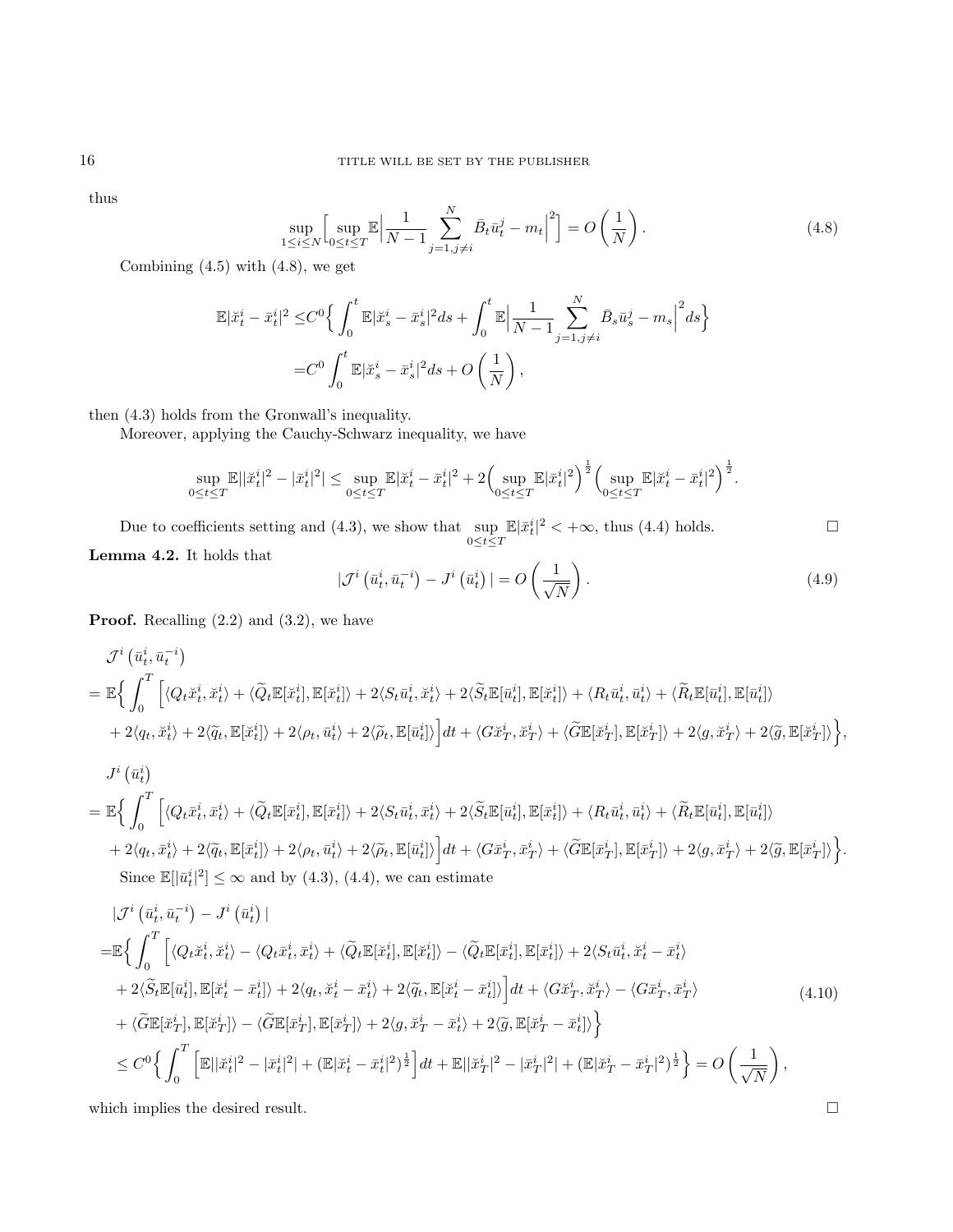Inspired by the definition of  $\epsilon$ -Nash equilibrium, we will discuss the estimate for  $\mathcal{J}^i(u^i, \bar{u}^{-i})$ , which means that the given *i*th agent take any  $u^i$  as its own strategy while other peers still keep the control  $\bar{u}^j$ , for  $1 \le i, j \le N$ ,  $j \neq i$ . For this reason, we consider the following perturbed state system.

$$
\begin{cases}\ndl_{t}^{i} = \left\{ A_{t}l_{t}^{i} + \widetilde{A}_{t}\mathbb{E}[l_{t}^{i}] + B_{t}u_{t}^{i} + \widetilde{B}_{t}\mathbb{E}[u_{t}^{i}] + \frac{1}{N-1} \sum_{\varrho=1,\varrho\neq i}^{N} \bar{B}_{t}\bar{u}_{t}^{\varrho} \right\} dt \\
+ \left\{ \widetilde{C}_{t}\mathbb{E}[l_{t}^{i}] + \widetilde{D}_{t}\mathbb{E}[u_{t}^{i}] + \sigma_{t} \right\} dW_{t}^{i} + \sigma_{t}^{0} dW_{t}^{0}, \\
dl_{t}^{j} = \left\{ A_{t}l_{t}^{j} + \widetilde{A}_{t}\mathbb{E}[l_{t}^{j}] + B_{t}\bar{u}_{t}^{j} + \widetilde{B}_{t}\mathbb{E}[\bar{u}_{t}^{j}] + \frac{1}{N-1} \sum_{\kappa=1,\kappa\neq i,j}^{N} \bar{B}_{t}(\bar{u}_{t}^{\kappa} + u_{t}^{i}) \right\} dt \\
+ \left\{ \widetilde{C}_{t}\mathbb{E}[l_{t}^{j}] + \widetilde{D}_{t}\mathbb{E}[\bar{u}_{t}^{j}] + \sigma_{t} \right\} dW_{t}^{j} + \sigma_{t}^{0} dW_{t}^{0},\n\end{cases} \tag{4.11}
$$

for any  $1 \leq i, j \leq N, j \neq i$ .

Accordingly, the limiting state is subject to

$$
\begin{cases} dh_t^i = \left\{ A_t h_t^i + \widetilde{A}_t \mathbb{E}[h_t^i] + B_t u_t^i + \widetilde{B}_t \mathbb{E}[u_t^i] + m_t \right\} dt \\qquad \qquad + \left\{ \widetilde{C}_t \mathbb{E}[h_t^i] + \widetilde{D}_t \mathbb{E}[u_t^i] + \sigma_t \right\} dW_t^i + \sigma_t^0 dW_t^0, \\ h_0^i = a. \end{cases} \tag{4.12}
$$

Next, we address with the new estimates of the state and cost functional, which are characterized by the following lemma. Its proof can be given similarly as Lemmas 4.1 and 4.2, we omit it here for saving space. Lemma 4.3. It holds that

$$
\sup_{1 \le i \le N} \left[ \sup_{0 \le t \le T} \mathbb{E} |l_t^i - h_t^i|^2 \right] = O\left(\frac{1}{N}\right),\tag{4.13}
$$

$$
\sup_{1 \le i \le N} \left[ \sup_{0 \le t \le T} \mathbb{E} \left| |l_t^{i}|^2 - |h_t^{i}|^2 \right| \right] = O\left(\frac{1}{\sqrt{N}}\right),\tag{4.14}
$$

$$
|\mathcal{J}^i\left(u_t^i, \bar{u}_t^{-i}\right) - J^i\left(u_t^i\right)| = O\left(\frac{1}{\sqrt{N}}\right). \tag{4.15}
$$

Now, we provide the main results in this section. **Theorem 4.1.** If there exists a relaxed compensator  $(H, K) \in \Upsilon[0, T] \times \Upsilon[0, T]$ , then the strategy set  $\bar{u} = (\bar{u}^1, \dots, \bar{u}^N)$ , where  $\bar{u}^i$  is given by (3.12), is an  $\epsilon$ -Nash equilibrium of Problem (MFL).

**Proof.** Since the optimality of  $\bar{u}^i$ , it follows that  $J^i(\bar{u}^i_t) \leq J^i(u^i_t)$ , for any alternative  $u^i$ .

Based on  $(4.9)$  and  $(4.15)$ , we have

$$
\mathcal{J}^{i}\left(\bar{u}_{t}^{i}, \bar{u}_{t}^{-i}\right) = J^{i}\left(\bar{u}_{t}^{i}\right) + O\left(\frac{1}{\sqrt{N}}\right) \leq J^{i}\left(u_{t}^{i}\right) + O\left(\frac{1}{\sqrt{N}}\right)
$$

$$
= \mathcal{J}^{i}\left(u_{t}^{i}, \bar{u}_{t}^{-i}\right) + O\left(\frac{1}{\sqrt{N}}\right),
$$

which completes the proof with  $\epsilon = O\left(\frac{1}{\sqrt{2}}\right)$  $\frac{1}{N}$ 

. В последните последните последните последните последните последните последните последните последните последн<br>В 1990 година от селото на селото на селото на селото на селото на селото на селото на селото на селото на сел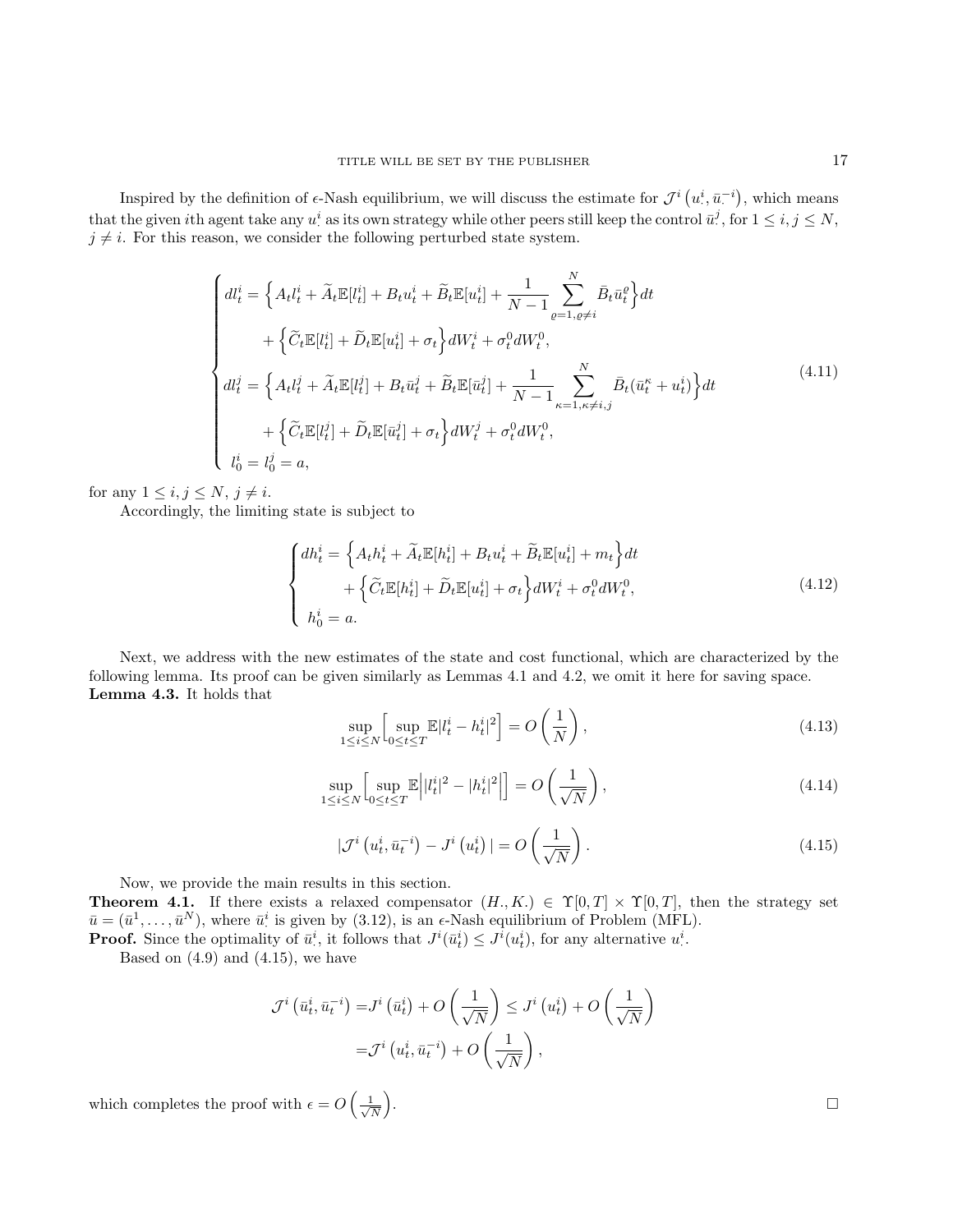#### 18 TITLE WILL BE SET BY THE PUBLISHER

## 5. Example and Simulation

In recent years, unmanned aerial vehicles (UAVs) have received extensive attention with their high mobility and low cost in military and civilian domains including typical examples like weather monitoring, forest fire detection, traffic evacuation, cargo transport, emergency search and rescue, communication relaying, etc. In particular, UAVs are considered a promising solution for handling complex communication scenarios, which can be used as airborne mobile base stations to enhance terrestrial wireless communication systems. Based on the fact that the serviced ground users are scattered across a wide range, ultra-dense UAVs need to be deployed for better quality communication, which means the number of UAV is large. However, it should not be neglected that the communication performance has been extremely limited due to the poor battery life of UAVs. Therefore, how to control the energy consumption of transit power is a challenging but appealing topic when facing sophisticated communication scenarios. In this section, the energy control problem for a large number of UAV air-to-ground wireless communication systems is studied.

We consider an ultra-dense UAVs wireless communication system which is composed of  $N$  autonomous drones. Among the system, each UAV acts as a base station for conducting data transmission from air to ground. We also assume all the UAVs are randomly distributed and share an identical channel at the same time. Despite the fact that one single drone may be requested by multiple ground users, we suppose that it can only serve one user at a fixed time. As shown in Figure 1, the user i, which is served by the considered UAV  $i$ , can be influenced by other UAVs. Moreover, the UAV  $i$  may also disturb the signal transmission for other users. For this reason, there have been complicated interactions among all the dynamics of N drones.



Figure 1. The Multi-UAV Wireless Communication System.

For a given time T, since the controls will be affected by other UAVs, we consider a large-population system made up of N UAVs and there exists a coupling structure among peers. The state system of the *i*th UAV is governed by the following MF-SDE

$$
\begin{cases} dx_t^i = \left\{ a_t x_t^i + \tilde{a}_t \mathbb{E} \left[ x_t^i \right] + b_t u_t^i + \frac{1}{N-1} \sum_{j=1, j \neq i}^N \bar{b}_t u_t^j \right\} dt + \sigma_t^i dW_t^i + \sigma_t^0 dW_t^0, \\ x_0^i = a^i, \end{cases} \tag{5.1}
$$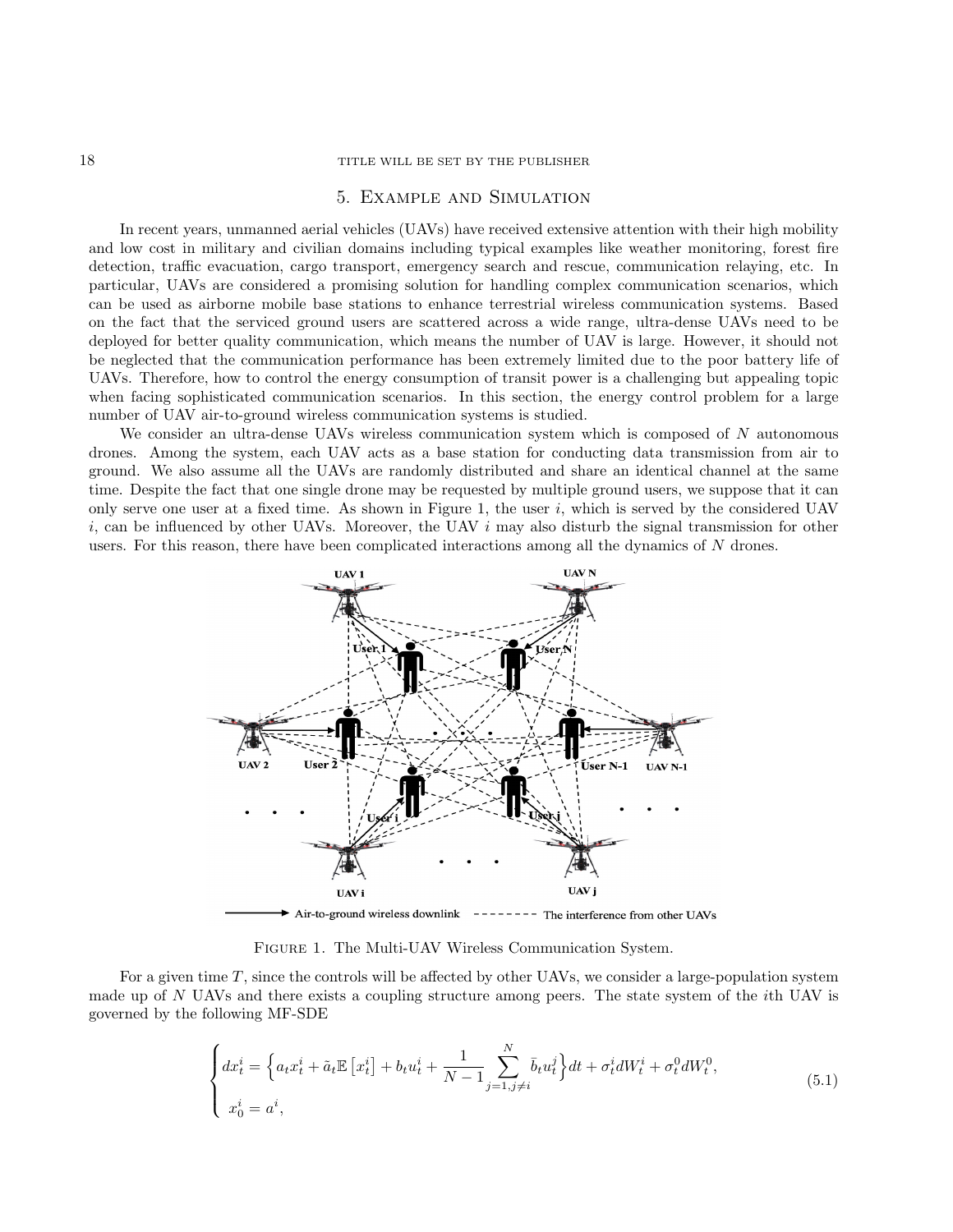where  $x_t^i$  is the emission energy state of the *i*th UAV at time t.  $u_t^i$  is the transmit power level varying from person to person, which is the input affecting the energy state.  $\mathbb{E}[x^i]$  characterizes the average energy state of ith UAV. The control average term indicates that the given ith UAV will be interfered by the other peers. Moreover,  $a, \tilde{a}, b, \bar{b}$  are the weight coefficients, which are the uniformly bounded deterministic functions. Accept the various individual random noise  $W<sup>i</sup>$ , the dynamics of emission energy is also influenced by the common noise  $W<sup>0</sup>$ , like the temperature of the region, cloud cover and so on. Thus, we take these external factors into account in our controlled system.

In fact, the energy storage of each UAV is certain and limited. For better communication performance, we assume that each UAV needs to choose a transmit power level to minimize the following cost functional

$$
\mathcal{J}^{i}(u_{t}^{i}, u_{t}^{-i}) = \mathbb{E} \int_{0}^{T} \left[ \eta_{t}(x_{t}^{i} - \mathbb{E}[x_{t}^{i}])^{2} + r_{t}(u_{t}^{i})^{2} \right] dt,
$$
\n(5.2)

where  $\eta_t \geq 0$ ,  $r_t > 0$  are the uniformly bounded deterministic functions. We notice that the integral item consists of two parts: the first is the minimum square criterion on energy state, which indicates that the current energy of the UAV cannot deviate from the average level to maintain the basic performance of the UAV; the second part is the running cost for the signal transmission process.

Now we formulate the energy control (EC) problem of the multi-UAV wireless communication system in the following:

**Problem (EC).** For  $1 \leq i \leq N$ , find the transmit power set  $(\bar{u}^1, \bar{u}^2, \ldots, \bar{u}^N)$  such that

$$
\mathcal{J}^{i}\left(\bar{u}^{i}_{\cdot},\bar{u}^{-i}_{\cdot}\right)=\inf_{u^{i}_{\cdot}\in\mathcal{U}_{i}^{c}}\mathcal{J}^{i}\left(u^{i}_{\cdot},u^{-i}_{\cdot}\right),
$$

where the system of emission energy satisfying  $(5.1)$ .

It is obvious that the coefficients setting satisfies Assumption (PD), we will illustrate the results derived in Section 3 still hold in this case. We consider the corresponding limiting control problem by replacing the term  $\frac{1}{N-1}\sum_{j=1,j\neq i}^N \bar{b}u^j$  with certain quantity m. Firstly, we introduce the following Riccati equation

$$
\begin{cases}\n\dot{P}_t + 2a_t P_t + \eta_t - \frac{P_t^2 b_t^2}{r_t} = 0, \\
P_T = 0.\n\end{cases}
$$
\n(5.3)

Applying the separation techniques introduced in Proposition 3.1, we have

$$
m_t = -\frac{b_t \bar{b}_t}{r_t} \Big\{ P_t(x_t^2 - \mathbb{E}[x_t^2]) + \Phi_t \Big\},\tag{5.4}
$$

where  $(x^2, \Phi_0, \Theta_0)$  satisfy the following equations and  $a^i = a_1^i + a_2$ 

$$
\begin{cases}\n dx_t^2 = \left\{ \left[ a_t - \frac{P_t(b_t^2 + b_t \bar{b}_t)}{r_t} \right] x_t^2 + \left[ \tilde{a}_t + \frac{P_t(b_t^2 + b_t \bar{b}_t)}{r_t} \right] \mathbb{E}[x_t^2] \right. \\
\left. - \frac{b_t^2 + b_t \bar{b}_t}{r_t} \Phi_t \right\} dt + \sigma_t^0 dW_t^0, \\
 d\Phi_t = \left\{ \left[ \frac{P_t(b_t^2 + b_t \bar{b}_t)}{r_t} - a_t \right] \Phi_t - \left[ \frac{P_t(b_t^2 + b_t \bar{b}_t)}{r_t} + \tilde{a}_t \right] \mathbb{E}[\Phi_t] \right. \\
\left. + \frac{P_t^2 b_t \bar{b}_t}{r_t} (x_t^2 - \mathbb{E}[x_t^2]) \right\} dt + \Theta_t dW_t^0, \\
 x_0^2 = a_2, \ \Phi_T = 0.\n\end{cases} \tag{5.5}
$$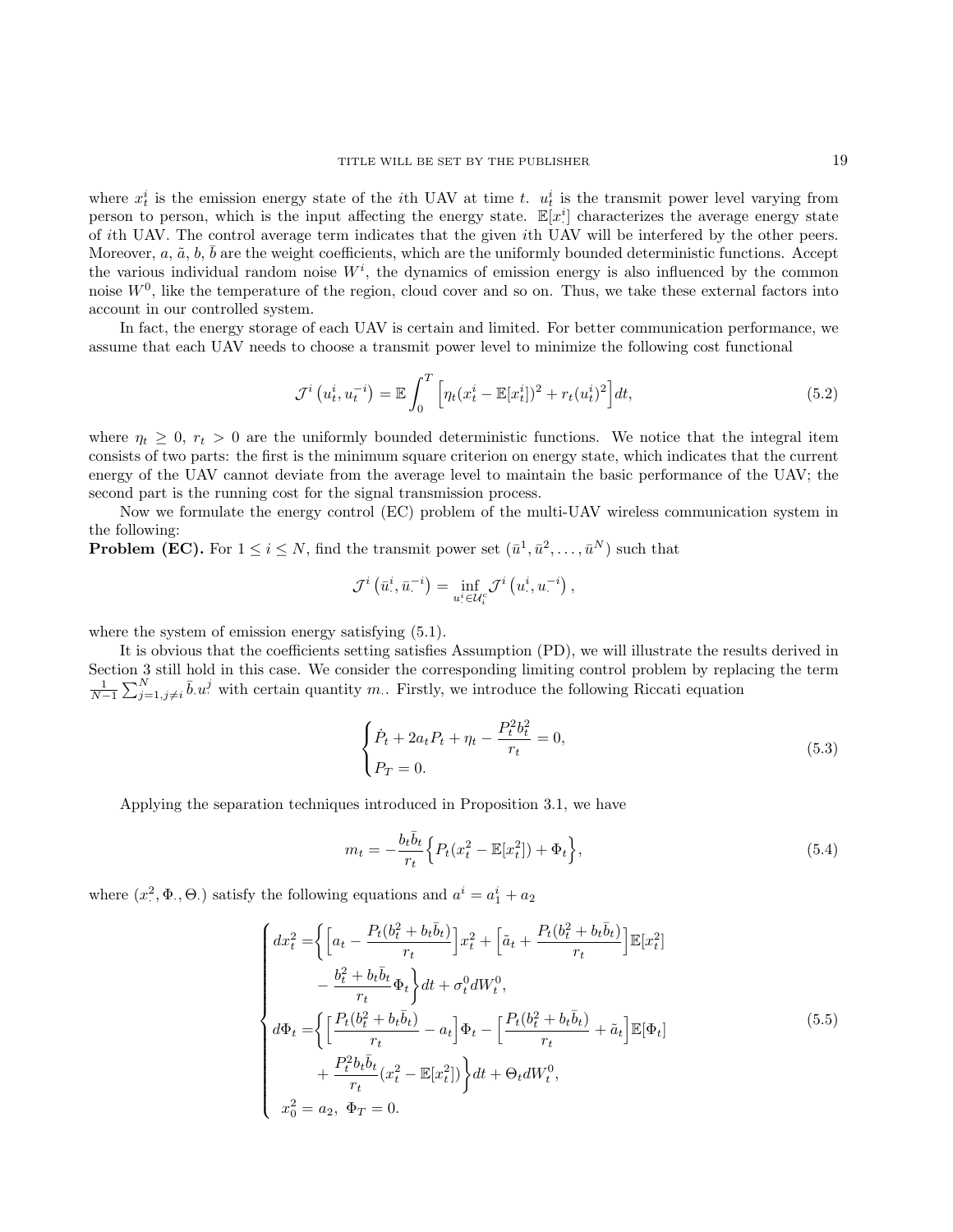Noting that (5.5) is a coupled MF-FBSDE. To decoupling (5.5), we introduce an extra Riccati equation in the following.

$$
\begin{cases} \dot{\Psi}_t + 2 \Big[ a_t - \frac{P_t (b_t^2 + b_t \bar{b}_t)}{r_t} \Big] \Psi_t - \frac{b_t^2 + b_t \bar{b}_t}{r_t} \Psi_t^2 - \frac{P_t^2 b_t \bar{b}_t}{r_t} = 0, \\ \Psi_T = 0. \end{cases}
$$
(5.6)

Consequently, we have  $\Phi_t = \Psi_t(x_t^2 - \mathbb{E}[x_t^2])$ , where  $x_t^2$  is determined by

$$
\begin{cases} dx_t^2 = \left\{ \left[ a_t - \frac{(P_t + \Psi_t)(b_t^2 + b_t \bar{b}_t)}{r_t} \right] x_t^2 + \left[ \tilde{a}_t + \frac{(P_t + \Psi_t)(b_t^2 + b_t \bar{b}_t)}{r_t} \right] \mathbb{E}[x_t^2] \right\} dt + \sigma_t^0 dW_t^0, \\ x_0^2 = a_2. \end{cases}
$$

After taking expectation on the both side of above equation, we have the difference  $x_t^2 - \mathbb{E}[x_t^2]$  satifies

$$
\begin{cases} d(x_t^2 - \mathbb{E}[x_t^2]) = \left\{ \left[ a_t - \frac{(P_t + \Psi_t)(b_t^2 + b_t \bar{b}_t)}{r_t} \right] (x_t^2 - \mathbb{E}[x_t^2]) \right\} dt, \\ x_0^2 - \mathbb{E}[x_0^2] = 0, \end{cases}
$$

so we deduce

$$
x_t^2 - \mathbb{E}[x_t^2] = e^{\int_0^t \left[a_s - \frac{(P_s + \Psi_s)(b_s^2 + b_s\bar{b}_s)}{r_s}\right]ds} \int_0^t e^{\int_0^s \left[\frac{(P_\tau + \Psi_\tau)(b_\tau^2 + b_\tau\bar{b}_\tau)}{r_\tau} - a_\tau\right]d\tau} \sigma_s^0 dW_s^0.
$$

Then the feedback representation of decentralized optimal transmit power levels has form with

$$
\bar{u}_t^i = -\frac{b_t}{r_t} \left\{ P_t(\bar{x}_t^i - \mathbb{E}[\bar{x}_t^i]) + \Phi_t \right\},\tag{5.7}
$$

where the optimal state trajectory  $\bar{x}^i$  is determined by the following equation

$$
\begin{cases} d\bar{x}_t^i = \left\{ \left[ a_t - \frac{P_t b_t^2}{r_t} \right] \bar{x}_t^i + \left[ \tilde{a}_t + \frac{P_t b_t^2}{r_t} \right] \mathbb{E}[\bar{x}_t^i] - \frac{P_t b_t \bar{b}_t}{r_t} \left( x_t^2 - \mathbb{E}[x_t^2] \right) - \frac{b_t^2 + b_t \bar{b}_t}{r_t} \Phi_t \right\} dt \\ + \sigma_t^i dW_t^i + \sigma_t^0 dW_t^0, \\ \bar{x}_0^i = a^i. \end{cases}
$$

By similar calculations, we shall obtain

$$
\bar{x}_{t}^{i} = e^{\int_{0}^{t} \left(a_{s} - \frac{P_{s}b_{s}^{2}}{r_{s}}\right)ds} \left\{ a^{i} + \int_{0}^{t} e^{\int_{0}^{s} \left(\frac{P_{\tau}b_{\tau}^{2}}{r_{\tau}} - a_{\tau}\right)dr} \Delta_{s} ds + \int_{0}^{t} e^{\int_{0}^{s} \left(\frac{P_{\tau}b_{\tau}^{2}}{r_{\tau}} - a_{\tau}\right)dr} \left(\sigma_{s}^{i} dW_{s}^{i} + \sigma_{s}^{0} dW_{s}^{0}\right) \right\},
$$
\n(5.8)

where

$$
\Delta_s:=\Big(\tilde{a}_s+\frac{P_s b_s^2}{r_s}\Big)e^{\int_0^s(a_\tau+\tilde{a}_\tau)d\tau}a^i-\frac{P_s b_s\bar{b}_s}{r_s}\Big(x_s^2-\mathbb{E}[x_s^2]\Big)-\frac{b_s^2+b_s\bar{b}_s}{r_s}\Phi_s.
$$

Therefore, the decentralized optimal cost of Problem (EC) can be estimated as follows.

$$
J^{i}\left(\bar{u}_{\cdot}^{i}\right) = \mathbb{E}\int_{0}^{T}\left[ (\eta_{t} + \frac{b_{t}^{2}P_{t}^{2}}{r_{t}})(\bar{x}_{t}^{i} - \mathbb{E}[\bar{x}_{t}^{i}])^{2} + \frac{2b_{t}^{2}P_{t}\Phi_{t}}{r_{t}}(\bar{x}_{t}^{i} - \mathbb{E}[\bar{x}_{t}^{i}]) + \frac{b_{t}^{2}\Phi_{t}^{2}}{r_{t}}\right]dt,\tag{5.9}
$$

where  $\bar{x}^i$  is determined by (5.8).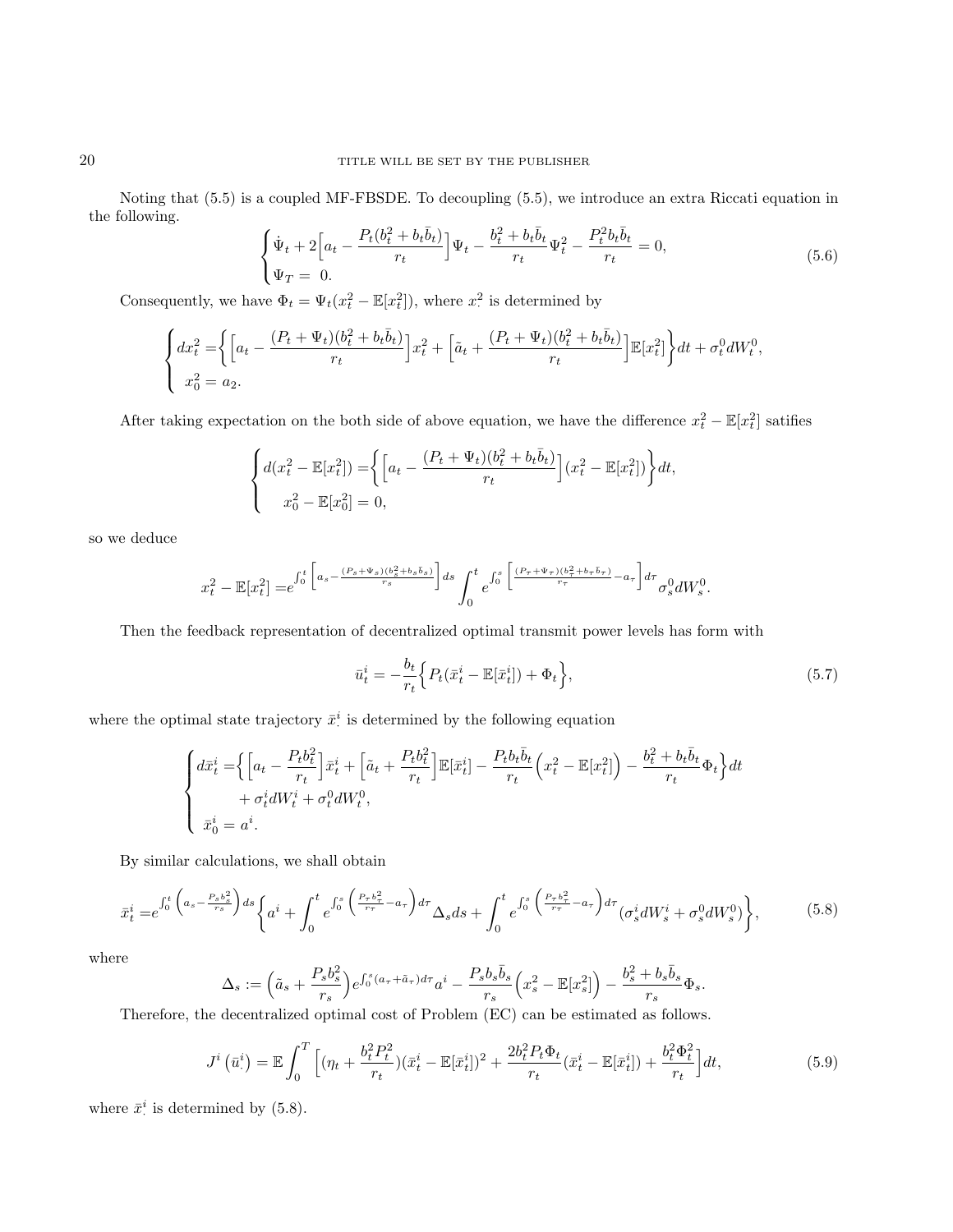Based on the above analysis, we have the following results, which proof is similar to Section 3. Proposition 5.1. Problem (EC) admits the decentralized optimal transmit powers with the form of (5.7), where the decentralized optimal energy state satisfies (5.8). The decentralized optimal cost is given by (5.9). Moreover,  $(5.7)$  is the  $\epsilon$ -Nash equilibrium of Problem (EC).



FIGURE 2. The different decentralized optimal states.



FIGURE 3. The different decentralized control strategies.

To be more intuitive, we present some numerical simulation results for energy control problem of multi-UAV wireless communication system with the decentralized optimal transmit power laws as proposed. In our case, we consider that there are  $N = 20$  UAVs randomly distributed in the specified area, which share the identical channel at the same time. Other parameters are set as  $T = 10$  hours,  $a = 1$ ,  $\tilde{a} = 1.5$ ,  $b = 1$ ,  $b = 2$ ,  $\sigma^0 = 5, \eta = 0.8, r = 1, a^i = 2, 4, 6, \ldots, 40, \sigma^i = 0.5, 1, 1.5, \ldots, 10$ . Figure 2 presents the decentralized optimal states of different UAVs. We can observe that the overall trend of the different UAVs' states is consistent, the difference between them mainly comes from the different initial values  $a^i$  and volatility  $\sigma^i$ . Figure 3 shows the corresponding decentralized optimal control strategies of 20 UAVs. It is obvious that 20 UAVs' control strategies fluctuate around zero, which are consistent with our theoretical results. In fact, by (5.7), we have  $\mathbb{E}[\bar{u}^i] = 0$ , for  $1 \leq i \leq N$ .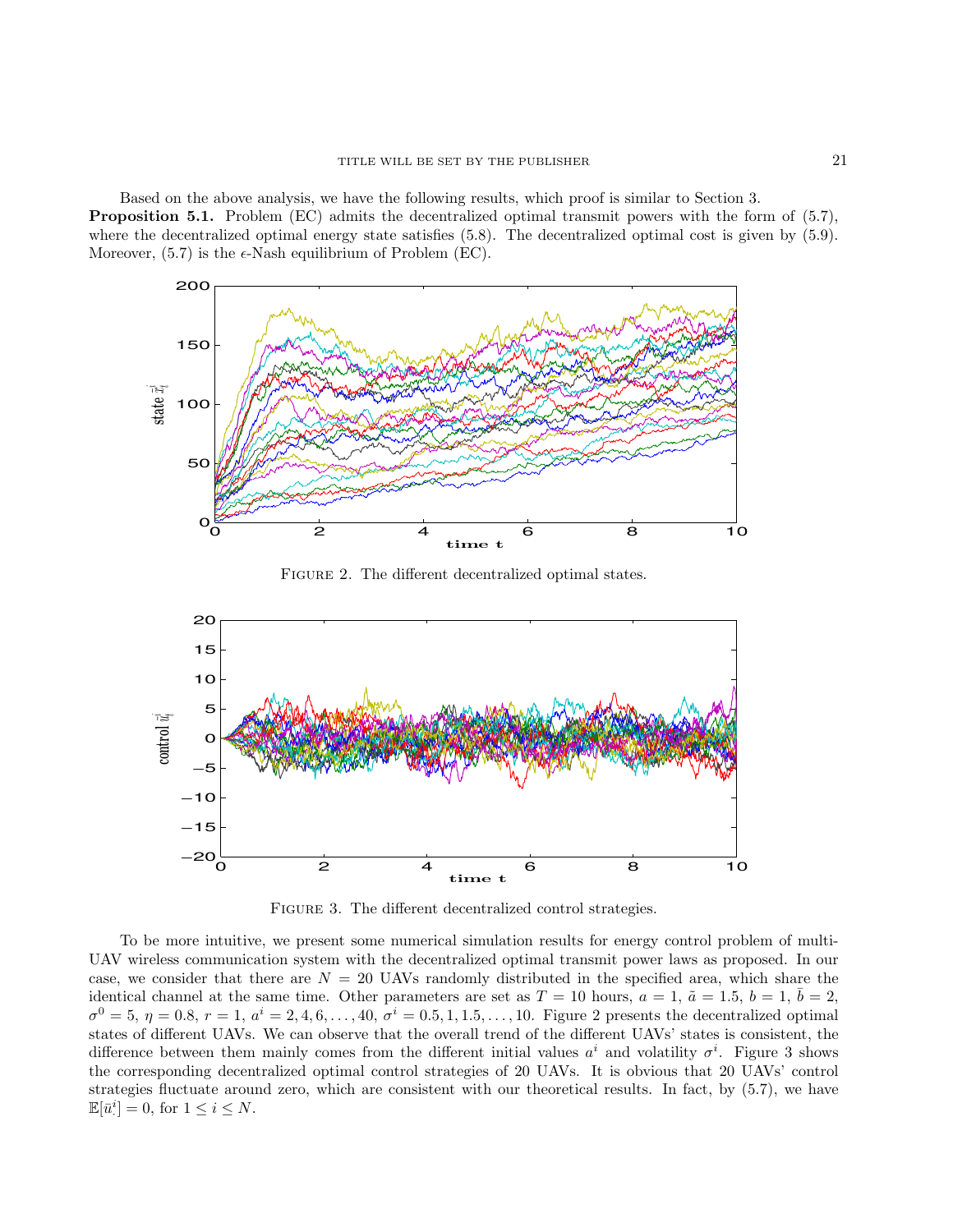## 6. Conclusions

In this paper, a class of indefinite control average mean-field large-population problems have been studied. The solvability of stochastic Hamiltonian system and Riccati equations under indefinite condition has been proved. The decentralized strategies in open-loop form and feedback form have been obtained. The explicit structure of the control average limit and the mean-field NCE equation systems have been determined by some separation techniques. Moreover, the decentralized optimal strategies have been verified to satisfy the  $\epsilon$ -Nash equilibrium property. For illustration, a practical example from the engineering field has been solved by the theoretical results.

#### **REFERENCES**

- [1] J. M. Lasry and P. L. Lions, Mean field games. Jpn. J. Math. 2 (2007) 229-260.
- [2] M. Huang, R. P. Malham´e and P. E. Caines, Large population stochastic dynamic games: Closed-loop McKean-Vlasov systems and the Nash certainty equivalence principle. Commun. Inf. Syst. 6 (2006) 221-252.
- [3] O. Guéant, J. M. Lasry and P. L. Lions, Mean field games and applications. In Paris-Princeton Lectures on Mathematical Finance. Berlin, Germany: Springer, 2010.
- [4] M. Huang, P. E. Caines and R. P. Malhamé, Large-population cost-coupled LQG problems with nonuniform agents: Individualmass behavior and decentralized  $\epsilon$ -Nash equilibria. IEEE Trans. Autom. Control. 52 (2007) 1560-1571.
- [5] J. Huang and S. Wang, Dynamic optimization of large-population systems with partial information. J. Optim. Theory Appl. 168 (2016) 231-245.
- [6] Y. Hu, J. Huang and X. Li, Linear quadratic mean field game with control input constraint. ESAIM Control Optim. Calc. Var. 24 (2018) 901-919.
- [7] M. Huang, Large-population LQG games involving a major player: The Nash certainty equivalence principle. SIAM J. Control Optim. 48 (2010) 3318-3353.
- [8] Y. Hu, J. Huang and T. Nie, Linear-quadratic-gaussian mixed mean-field games with heterogeneous input constraints. SIAM J. Control Optim. 56 (2018) 2835-2877.
- [9] B. Wang and J. Zhang, Mean field games for large-population multiagent systems with Markov jump parameters. SIAM J. Control Optim. 50 (2012) 2308-2334.
- [10] J. Huang and N. Li, Linear-quadratic mean-field game for stochastic delayed systems. IEEE Trans. Autom. Control. 63 (2018) 2722-2729.
- [11] M. Li, N. Li and Z. Wu, Linear-quadratic mean-field game for stochastic large-population systems with jump diffusion. IET Control Theory Appl. 14 (2020) 481-489.
- [12] M. Li, T. Nie and Z. Wu, Linear-quadratic large-population problem with partial Information: Hamiltonian approach and Riccati approach. preprint. arXiv:2203.10481, 2022.
- [13] J. Huang, S. Wang and Z. Wu, Backward mean-field linear-quadratic-gaussian (LQG) games: Full and partial information. IEEE Trans. Autom. Control. 61 (2016) 3784-3796.
- [14] M. Huang and M. Zhou, Linear-quadratic mean field games: Asymptotic solvability and relation to the fixed point approach. IEEE Trans. Automat. Control. 65 (2020) 1397-1412.
- [15] J. Huang, B. Wang and J. Yong, Social optima in mean field linear-quadratic-gaussian control with volatility uncertainty. SIAM J. Control Optim. 59 (2021) 825-856.
- [16] M. Kac, Foundations of kinetic theory. In Proceedings of the 3rd Berkeley Symposium on Mathematical Statistics and Probability. 3 (1956) 171-197.
- [17] H. P. McKean, A class of Markov processes associated with nonlinear parabolic equations. In Proceedings of the National Academy of Sciences of the United States of America. 56 (1966) 1907-1911.
- [18] R. Buckdahn, B. Djehiche and J. Li, A general stochastic maximum principle for SDEs of mean-field type. Appl. Math. Optim. 64 (2011) 197-216.
- [19] J. Li, Stochastic maximum principle in the mean-field controls. Automatica. 48 (2012) 366-373.
- [20] J. Yong, Linear-quadratic optimal control problems for mean-field stochastic differential equations. SIAM J. Control Optim. 51 (2013) 2809-2838.
- [21] R. Buckdahn, J. Li and J. Ma, A stochastic maximum principle for general mean-field systems. Appl. Math. Optim. **74** (2016) 507-534.
- [22] P. J. Graber, Linear quadratic mean field type control and mean field games with common noise, with application to production of an exhaustible resource. Appl. Math. Optim. 74 (2016) 459-486.
- [23] M. Li and Z. Wu, Linear-quadratic non-zero sum differential game for mean-field stochastic systems with asymmetric information. J. Math. Anal. Appl. 504 (2021) 125315.
- [24] R. Buckdahn, B. Djehiche, J. Li and S. Peng, Mean-field backward stochastic differential equations: A limit approach. Ann. Probab. 37 (2009) 1524-1565.